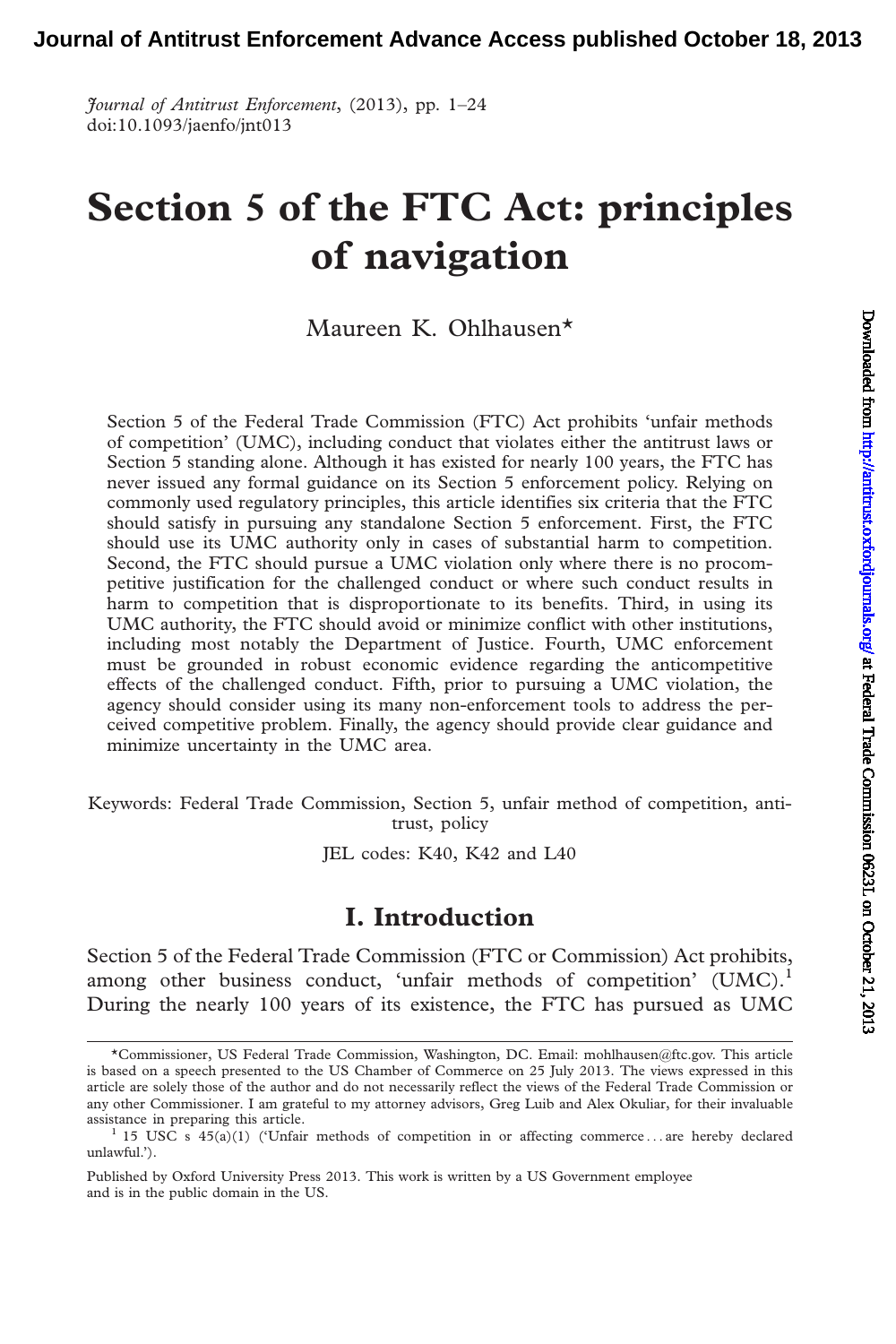violations both conduct that violates the Sherman Act and other federal antitrust laws, as well as conduct that would not necessarily violate the antitrust laws but that represents a so-called standalone Section 5 violation.

This latter type of enforcement of standalone Section 5 violations has garnered at various times in the agency's history either hostile political reaction, critical commentary, or stinging appellate court losses. While individual Commissioners and FTC staff have engaged in occasional discussions regarding the proper scope of Section  $5<sup>2</sup>$ , the FTC has not issued any formal report, statement, or guidelines regarding UMC enforcement policy under Section 5.

The primary goal of this article is to continue the dialogue, both inside and outside the agency, on the FTC's policy concerning standalone Section 5 enforcement. $3$  As a Commissioner, this author has called for the FTC to issue some type of policy statement or other guidance on how and when the agency will pursue standalone Section 5 cases. This article offers some views on what might inform such a statement, as well as some guiding and limiting principles for consideration by the other sitting Commissioners and by interested parties outside the agency. In any case, in the absence of a Section 5 policy statement from the Commission, the principles discussed below will dictate this author's votes in any standalone Section 5 cases presented to her.

The article is structured as follows. The following section, 'A sea of uncertainty', briefly addresses the history of the FTC Act and then explains the need for the FTC to issue a Section 5 policy statement. The next section, 'Proposed principles of navigation', argues that Section 5 ought to be viewed as economic, rather than social, regulation. As such, Section 5 can and should be viewed through the same regulatory lens as rulemaking and other actions taken by regulatory agencies. The section 'Drawing the UMC boundaries' sets forth six criteria—based on regulatory principles with a strong, bipartisan pedigree—that the FTC should satisfy in pursuing any Section 5 enforcement. The section 'Charting the UMC course' argues that UMC enforcement should extend only a very limited amount beyond the antitrust laws and provides the author's views on the applicability of Section 5 to certain specific types of conduct. The final section, 'Staying the antitrust course', suggests how the FTC should prioritize its competition efforts. In particular, the section discusses how many of the unique features of the FTC cited by proponents of expanding UMC enforcement should be used to further develop and improve the antitrust laws rather than expand the scope of Section 5.

<sup>2</sup> For example, in 2008, the FTC held a day-long public workshop to explore the proper scope of the UMC prohibition in s 5. See Federal Trade Commission Workshop, 'Section 5 of the FTC Act as a Competition Statute' (17 October 2008) <<http://www.ftc.gov/bc/workshops/section5/index.shtml>> accessed 25 September 2013. <sup>3</sup> The author commends her colleague, Commissioner Wright, for pursuing this dialogue by recently issuing

a proposed Commission policy statement on UMC. See Joshua D Wright, Commissioner, US Federal Trade Commission, 'Proposed Policy Statement Regarding Unfair Methods of Competition under Section 5 of the Federal Trade Commission Act' (19 June 2013) <[http://www.ftc.gov/speeches/wright/130619umcpolicystate](http://www.ftc.gov/speeches/wright/130619umcpolicystatement.pdf)<br>[ment.pdf](http://www.ftc.gov/speeches/wright/130619umcpolicystatement.pdf)> accessed 25 September 2013. Previous efforts to grapple with UMC also include speeches and articles by other Commissioners, as well as the Commission workshop in 2008 noted above.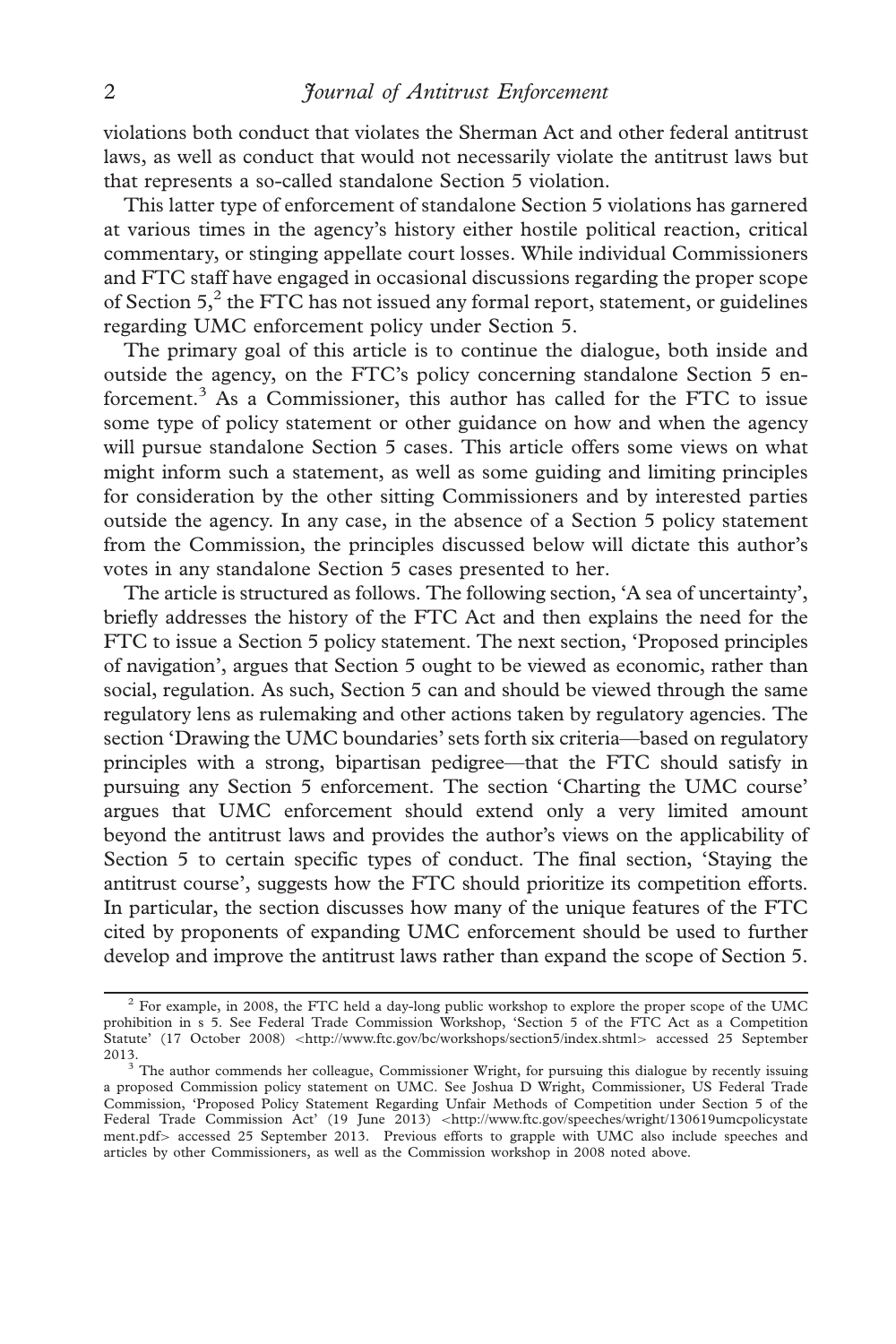# II. A sea of uncertainty

For many decades, the Commission's exercise of its UMC authority has launched the agency into a sea of uncertainty, much like the agency weathered when using its unfairness authority in the consumer protection area in the 1970s.4 In issuing its 1980 statement on the concept of 'unfair acts or practices' under its consumer protection authority, the Commission acknowledged the uncertainty that had surrounded the concept of unfairness, admitting that 'this uncertainty has been honestly troublesome for some businesses and some members of the legal profession.<sup>5</sup> This characterization just as aptly describes the state of the agency's UMC authority today.

As a Commissioner, when asked to set out on the open waters of unfair methods of competition under Section  $5$  in a five-person boat, $6$  this author has repeatedly asked, 'Where is the chart?' Without a chart, the author has been willing only to wade cautiously in the shallows, with a matter involving exchanges of competitively sensitive information among competitors,<sup>7</sup> where the shore was clearly in sight. When asked to set out for a longer journey, such as in the  $Bosch<sup>8</sup>$ and  $Google/MMI<sup>9</sup>$  standard-essential patents matters, she has taken a position that can be in the most basic terms characterized as follows: 'Without a chart, I will not depart.<sup>'10</sup>

Now, the author is an old FTC hand and learned her craft under some of the finest captains, including Robert Pitofsky, Timothy J Muris, Deborah Platt Majoras, and William E Kovacic. All of them have at one time or another

<sup>4</sup> See eg J Howard Beales, 'Brightening the Lines: The Use of Policy Statements at the Federal Trade Commission' (2005) 72 Antitrust LJ 1057, 1061–65 (discussing events leading up to the issuance of the

<sup>&</sup>lt;sup>5</sup> Federal Trade Commission, 'Commission Statement of Policy on the Scope of the Consumer Unfairness Jurisdiction' (1984) 104 FTC 1070, 1071 (appended to Matter of Intl Harvester Co 104 FTC 949 (1984)) <<http://www.ftc.gov/bcp/policystmt/ad-unfair.htm>> accessed 25 September 2013. The FTC also has issued a policy statement regarding its approach to enforcing its 'deceptive acts or practices' authority under s 5, as well as several guidelines on the competition side, including the Horizontal Merger Guidelines, the Competitor Collaborations<br>Guidelines, and the Health Care Statements, among others.

 $^6$  Although the boat may have five berths, it can be steered by only three when the Commission has a full

complement of Commissioners and as few as two in some circumstances.<br><sup>7</sup> See Decision and Order, Matter of Bosley Inc FTC File No 121-0081 (8 April 2013) (settling standalone s<br>5 complaint) <http://ftc.gov/os/caselist/1210

<sup>&</sup>lt;sup>8</sup> Matter of Robert Bosch GmbH FTC File No 121-0081.<br><sup>9</sup> Matter of Motorola Mobility LLC and Google Inc FTC File No 121-0120.<br><sup>10</sup> See Statement of Commissioner Maureen K Ohlhausen, Matter of Robert Bosch GmbH FTC File No 121-0081 (26 November 2012) 3 ('Before invoking Section 5 to address business conduct not already covered by the antitrust laws (other than perhaps invitations to collude), the Commission should fully articulate its views about what constitutes an unfair method of competition ....') <[http://www.ftc.gov/os/caselist/1210081/](http://www.ftc.gov/os/caselist/1210081/121126boschohlhausenstatement.pdf) [121126boschohlhausenstatement.pdf](http://www.ftc.gov/os/caselist/1210081/121126boschohlhausenstatement.pdf)> accessed 25 September 2013; Dissenting Statement of Commissioner Maureen K Ohlhausen, Matter of Motorola Mobility LLC and Google Inc FTC File No 121-0120 (3 January 2013) 5 ('I disagree with my colleagues about whether the alleged conduct violates Section 5 but, more importantly, believe the Commission's actions fail to provide meaningful limiting principles regarding what is a Section 5 violation in the standard-setting context, as evidenced by its shifting positions in N-Data, Bosch, and this matter.') <<http://ftc.gov/os/caselist/1210120/130103googlemotorolaohlhausenstmt.pdf>> accessed 25 September 2013.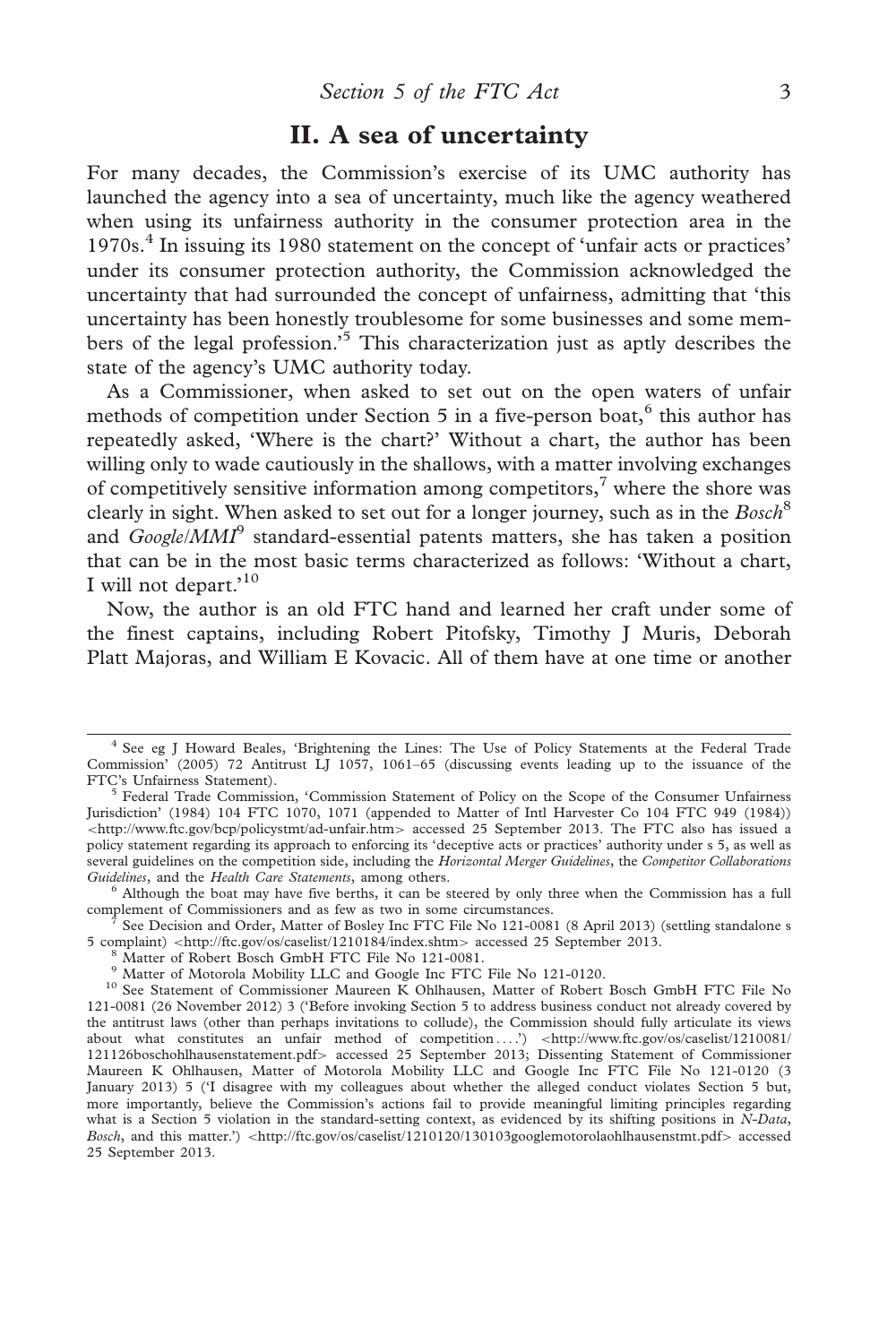expressed strong concerns about using Section  $5<sup>11</sup>$ . The author also has studied the logs of previous sailings under the unfair methods flag, such as Official Airlines Guide,<sup>12</sup> Boise Cascade,<sup>13</sup> and Ethyl.<sup>14</sup> The lesson she draws from this history is that if you are sailing beyond the chart, here be dragons.<sup>15</sup>

When looking for possible sources for a chart, it has become clear that many would-be chart makers have looked to what the boat builders said almost 100 years ago. It seems, however, that the builders had a variety of views and even thought the boat should be a different kind of vessel, from a skiff to an ocean  $\frac{16}{16}$  Even if it makes sense to try to chart a course forward by looking so far back, $^{17}$  this makes reliance on the historical record for chart-making guidance a 'take your pick' exercise. Some have tried to rely on relatively newer pronouncements by the Supreme Court, $18$  which suggested that the contours of UMC were expansive, exceeding both the letter and the spirit of the antitrust laws. They believe that this means the FTC can sail beyond the realm of antitrust and into the waters of general public policy.<sup>19</sup>

<sup>13</sup> Boise Cascade Corp v FTC 637 F 2d 573, 582 (9th Cir 1980) ('[T]o allow a finding of a section 5 violation on the theory that the mere widespread use of the [delivered pricing] practice makes it an incipient threat to competition would be to blur the distinction between guilty and innocent commercial behavior.').<br><sup>14</sup> EI du Pont de Nemours & Co v FTC 729 F 2d 128, 139 (2d Cir 1984) (Ethyl) ('[T]he Commission owes a

duty to define the conditions under which conduct ... would be unfair so that business will have an inkling as to what they can lawfully do rather than be left in a state of complete unpredictability.').

<sup>15</sup> See The Lenox Globe (ca. 1503–07) (in the collection of the New York Public Library) ['HC SVNT

DRACONES' (ie 'here be dragons') appears on the eastern coast of Asia].<br><sup>16</sup> See generally Marc Winerman, 'The Origins of the FTC: Concentration, Cooperation, Control, and<br>Competition' (2003) 71 Antitrust LJ 1.

<sup>17</sup> See Stephen G Breyer, Regulation and Its Reform (Harvard University Press 1982) 8 (describing 'the stalemate often produced by looking for the justifications of a regulatory program in its authorizing statute, in the arguments of its supporters, or in the underlying motives of those who fought for enactment of the program'; 'Statutes are typically vague, open-ended, or conflicting in their statements of purpose. ... The arguments of

and well, notwithstanding the trilogy of appellate cases decided in the early '80s, that rejected the Commission's decisions challenging conduct as unfair methods of competition under Section 5.'); ibid 208 (Commissioner Jon Leibowitz) (discussing Supreme Court precedents and concluding: 'I decided or I think we've all decided, that

<sup>&</sup>lt;sup>11</sup> See eg Transcript, Federal Trade Commission Workshop, 'Section 5 of the FTC Act as a Competition Statute' (17 October 2008) 64 (Robert Pitofsky) ('I believe one must be very, very cautious about using Section 5. It is not a roving mandate to the Commission to go around doing good from an antitrust point of view.') <<http://www.ftc.gov/bc/workshops/section5/transcript.pdf>> accessed 25 September 2013; Timothy J Muris and Paloma Zepeda, 'The Benefits, and Potential Costs, of FTC-Style Regulation in Protecting Consumers' (2012) 8 Competition L Intl 11, 14 ('[T]he FTC should be a referee, not the star player in the market economy. The agency has not always viewed its mission in this fashion. In the 1970s, using authority under section 5 haphazardly and without meaningful standards, the Commission embarked on a vast enterprise to transform entire industries.'); Dissenting Statement of Chairman Deborah Majoras, Matter of Negotiated Data Solutions LLC FTC File No 051-0094 (23 Ianuary 2008) <<http://www.ftc.gov/os/caselist/0510094/080122majoras.pdf>> accessed 25 September 2013; Dissenting Statement of Commissioner William E Kovacic, Matter of Negotiated Data Solutions LLC FTC File No 051-0094 (23 January 2008) <[http://www.ftc.gov/os/caselist/0510094/](http://www.ftc.gov/os/caselist/0510094/080122kovacic.pdf) [080122kovacic.pdf](http://www.ftc.gov/os/caselist/0510094/080122kovacic.pdf)> accessed 25 September 2013; William E Kovacic and Marc Winerman, 'Competition Policy and the Application of Section 5 of the Federal Trade Commission Act' (2010) 76 Antitrust LJ 929.

<sup>&</sup>lt;sup>12</sup> Official Airline Guides Inc v FTC 630 F 2d 920, 927 (2d Cir 1980) (raising concerns that enforcement of the FTC's order would allow the FTC to delve into 'social, political, or personal reasons' for a monopolist's refusal to deal and to substitute its own business judgment for that of the monopolist in any decision that arguably affects competition in another industry).

<sup>&</sup>lt;sup>Is</sup> See FTC v Sperry & Hutchinson Co 405 US 233, 244 (1972) (S&H) (holding that, like a court of equity, the FTC can consider 'public values beyond simply those enshrined in the letter or encompassed in the spirit of the antitrust laws').<br><sup>19</sup> See eg Section 5 Workshop (n 11) 137 (Commissioner J Thomas Rosch) ('S&H, in my judgment, is alive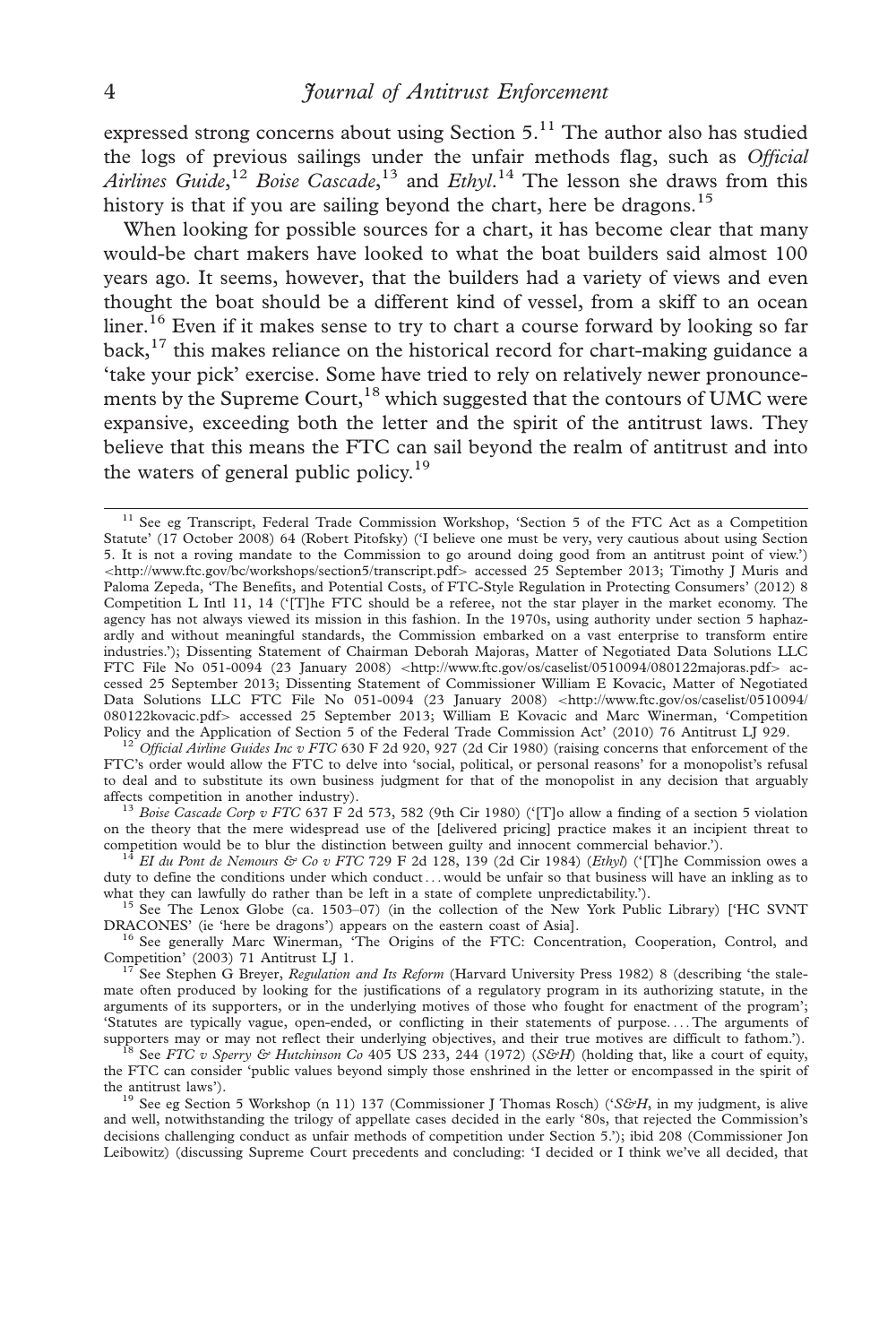Accordingly, the Commission has from time to time set out with the idea that because the chart is theoretically very expansive, it does not even need a chart because its excursions are unlikely to exceed the boundaries of such a large territory.<sup>20</sup> This approach to navigation has not fared well either, with the Abbott Labs case in 1994 hitting some of the same shoals that sunk the FTC's case in *Ethyl* 10 years before that.<sup>21</sup> The courts have very clearly told the Commission that it has to have a chart.

Since receiving that clear signal flag, the Commission has brought some UMC cases but only in settlements, where the defendant basically agrees for purposes of the settlement that its conduct appears somewhere on the theoretical UMC chart.<sup>22</sup> The lack of testing by a court and the vehement objections by many of the FTC navigators $^{23}$  undercut the confidence one can have in this type of guidance, which is essentially a one-entity chart sketched on the back of a settlement agreement, often with the drafters disagreeing on the proper route.<sup>24</sup>

Given this history, the other question this author has asked is whether the UMC route is the only or the best way to get where the Commission wants to go. Now, when it built the FTC boat, Congress was concerned that the Sherman Act, as interpreted by the courts, did not reach far enough. To continue the transportation analogy, the Sherman train lines were rather limited in 1914. Ninety-nine years later, however, the courts recognize the Sherman Act's expanded reach, with extensive precedent developed through actions by the antitrust enforcement authorities, including the FTC, and private parties. Although the courts have trimmed back a few spur lines since the  $1960s$  and  $1970s$ ,  $25$  the Sherman Act route still goes almost everywhere a competition agency should

the FTC Act goes well beyond the metes and bounds of the Sherman Act.'); Neil W Averitt, 'The Meaning of ''Unfair Methods of Competition'' in Section 5 of the Federal Trade Commission Act' (1980) 21 BC L Rev 227, 284-90 (discussing potentially broad implications of S&H for Section 5 enforcement); Michael Pertschuk, Chairman, US Federal Trade Commission, Remarks before Annual Meeting of the Section on Antitrust and Economic Regulation of the Association of American Law Schools (27 December 1977) 12 ('Frankly, I don't know how far we can travel on  $S\&H$  green stamps, but we intend to make use of the precedent, as it illustrates the elastic nature of the concept of 'unfairness' which Section 5 embodies.').

<sup>&</sup>lt;sup>20</sup> See eg Statement of the Commission, Matter of Robert Bosch GmbH FTC File No 121-0081 (26 November 2012) 3 ('[W]e view this action as well within our Section 5 authority.') <[http://www.ftc.gov/os/](http://www.ftc.gov/os/caselist/1210081/121126boschcommissionstatement.pdf) [caselist/1210081/121126boschcommissionstatement.pdf](http://www.ftc.gov/os/caselist/1210081/121126boschcommissionstatement.pdf)> accessed 25 September 2013. How can the Commission know that it is well within its authority if it has not identified how far that authority reaches?

<sup>&</sup>lt;sup>21</sup> See FTC v Abbott Labs 853 F Supp 526, 535–36 (DDC 1994) ('The Second Circuit stated emphatically that some workable standard must exist for what is or is not to be considered an unfair method of competition under  $\S$  5. Otherwise, companies subject to FTC prosecution would be the victims of "uncertain guesswork rather than workable rules of law."") (quoting *Ethyl* 729 F 2d at 139).

 $2$  Setting s 5 policy via consent is particularly problematic when the Commission does so in the context of a Hart–Scott–Rodino merger review (as it did in the *Bosch* matter), where there is likely to be even less resistance from parties who are primarily interested in seeking clearance of a merger by the FTC.

<sup>&</sup>lt;sup>23</sup> See generally Majoras *N-Data* Dissent (n 11); Kovacic *N-Data* Dissent (n 11).<br><sup>24</sup> For example, the FTC deemed reneging on a patent licensing commitment both an unfair method of competition and an unfair act or practice in the N-Data consent, then only an unfair method of competition in the more recently settled *Bosch* and *Google/MMI* cases.

<sup>&</sup>lt;sup>25</sup> Much, if not all, of this constriction was undertaken for sound legal and economic reasons.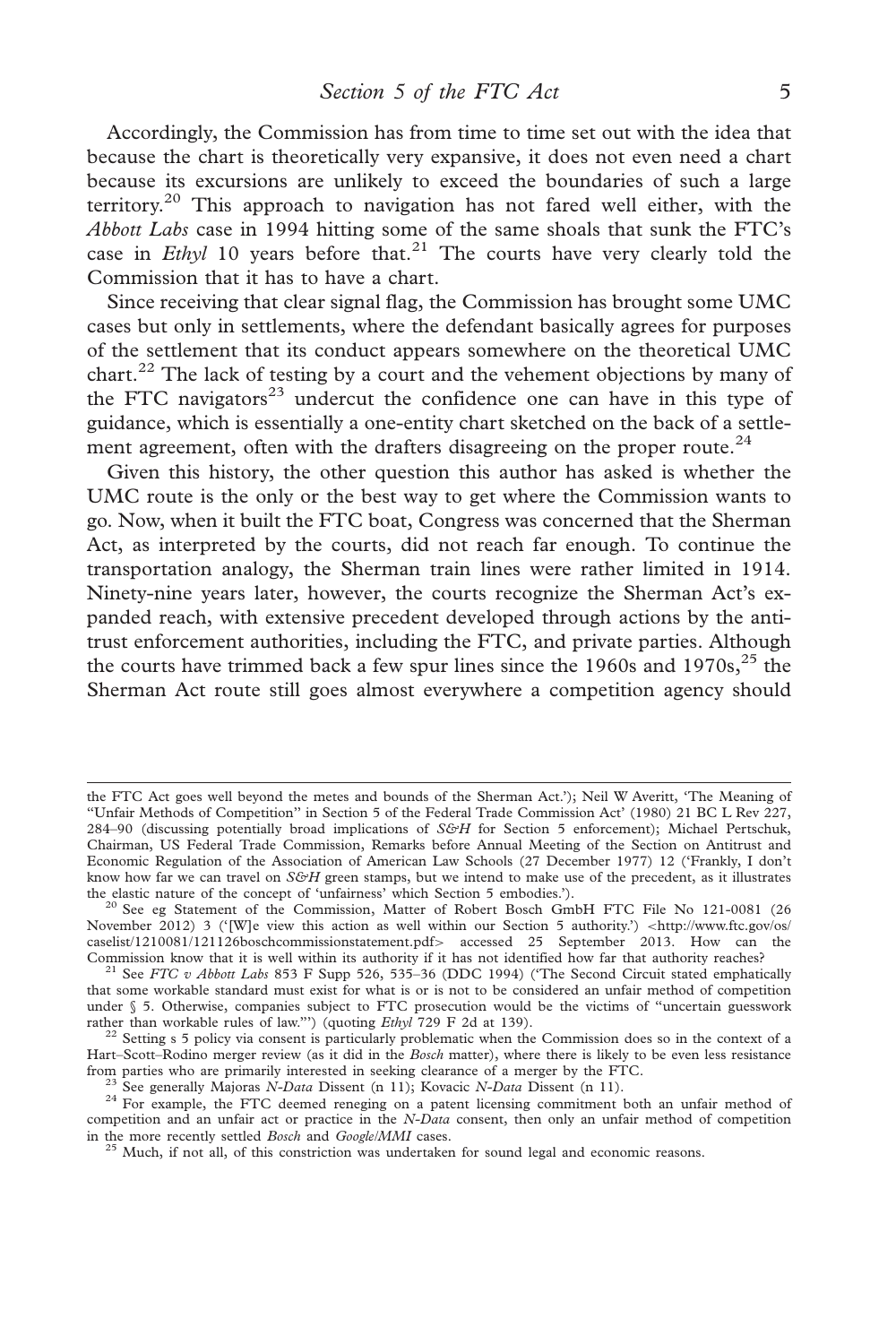wish to travel. This then prompts the question, 'If the destination is already on the Sherman train line, why not take that route?'

Others believe that, because there are places worth visiting that the Sherman railroad will not reach, it is important to be able to use the UMC route under Section 5. They may be right in some cases, but, before the FTC sets off into uncharted waters, this author wants to know where the agency is going and, equally if not more important, where it will not venture.

Although it has been amusing to engage in this extended nautical metaphor, the goal of this article is serious: to offer a framework for defining the parameters of the FTC's UMC authority. It calls upon drafting tools that have been carefully developed and widely deployed in government for almost two decades. It also is essentially a forward-looking inquiry that asks what this author believes is the most crucial question here: Why will consumers and competition be better off in the future by the FTC using its UMC authority more expansively?

A significant focus in evaluating the proper scope of UMC has been the legislative history of the FTC Act and the agency's cases from 50, 60, and more years ago. As rigorous and interesting as that focus has been—and the extensive work that former Chairman Kovacic and others have done in this area is admirable—the FTC should look forward to the next 100 years of its existence and ask whether and how consumer welfare will be promoted by expanding UMC beyond the antitrust laws.

# III. Proposed principles of navigation

As a threshold matter, it is necessary to understand what type of goals UMC should pursue, to know where the Commission wants to go and why. The FTC's enforcement of the antitrust laws (other than Section 5) has evolved over the past 100 years in so many ways, including, importantly, a greater focus on consumer welfare. As explained in more detail below, the agency's UMC authority similarly should address solely harm to competition and thus consumers—not harm to competitors. This reflects a fairly strong consensus that UMC should not address conduct that may be characterized as unjust or immoral but ultimately does not harm competition and consumers. Former FTC Chairman Robert Pitofsky captured this view quite well at the 2008 Section 5 workshop, explaining that: 'Oppressive, coercive, bad faith, fraud, and even contrary to good morals. I think that's the kind of roving mandate that will get the Commission in trouble with the Courts and with Congress.<sup>26</sup> Thus, UMC is best viewed as an

<sup>&</sup>lt;sup>26</sup> Section 5 Workshop (n 11) 67 (Robert Pitofsky); see also ibid 87 (Robert Lande) ('I submit if the Commission tried to have an expansive reading of Section 5 ..., but did not do so in a way that was clear and was bounded, then the Supreme Court would today restrict Section 5 ...to the other antitrust laws. And this would especially happen if the Commission interpreted Section 5 in a way that was non-economic, such as condemning conduct that was unjust, oppressive or immoral'); ibid 176 (Thomas Leary) ('I'm very wary of a Section 5 standard that relies on my ideas or anyone else's ideas as what are good morals, what is abusive and oppressive and what have you.'); Thomas Dahdouh, 'Section 5, the FTC and Its Critics: Just Who Are the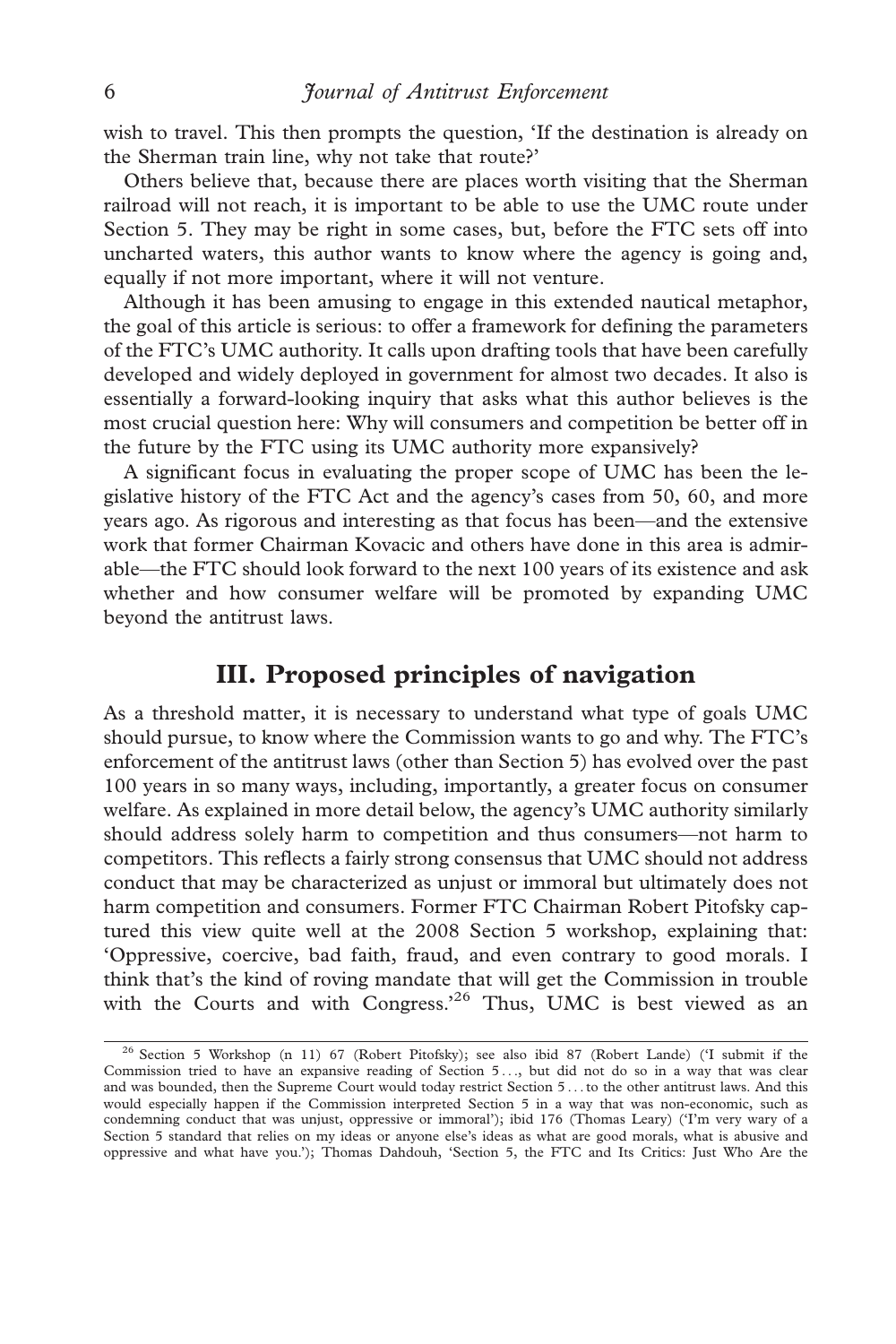economic regulation of business conduct, not a social regulation, which is to say that it should focus only on economic efficiency goals, not social goals, such as increased employment or better working conditions, or industrial policy goals, such as favouring domestic competitors. $27$ 

Once UMC is defined as an economic regulation, it is logical when drafting a chart of its appropriate scope to look for guidance in existing regulatory philosophy and principles for regulation in general to aid the analysis by FTC Commissioners, who come from a variety of backgrounds.<sup>28</sup> Accordingly, in developing a UMC framework, this author proposes looking to the principles and underlying philosophy expressed in Executive Order 12866 (EO 12866 or the Order).<sup>29</sup> EO 12866 established a regulatory philosophy and 12 principles of

plemented by Executive Order 13563, 76 Fed Reg 3821 (18 January 2011). EO 12866 sets forth the following 12 principles that agencies should follow to the extent permitted by law and where applicable:

- (i) Each agency shall identify the problem that it intends to address (including, where applicable, the failures of private markets or public institutions that warrant new agency action) as well as assess the significance of that problem.
- (ii) Each agency shall examine whether existing regulations (or other law) have created, or contributed to, the problem that a new regulation is intended to correct and whether those regulations (or other laws) should be modified to achieve the intended goal of regulation more effectively.
- (iii) Each agency shall identify and assess available alternatives to direct regulation, including providing economic incentives to encourage the desired behaviour or providing information upon which choices can be made by the public.
- (iv) In setting regulatory priorities, each agency shall consider, to the extent reasonable, the degree and nature of the risks posed by various substances or activities within its jurisdiction.
- (v) When an agency determines that a regulation is the best available method of achieving the regulatory objective, it shall design its regulations in the most cost-effective manner to achieve the regulatory objective. In doing so, each agency shall consider incentives for innovation, consistency, predictability, the costs of enforcement and compliance (to the government, regulated entities, and the public), flexibility, distributive impacts, and equity.
- (vi) Each agency shall assess both the costs and benefits of the intended regulation and, recognizing that some costs and benefits are difficult to quantify, propose or adopt a regulation only upon a reasoned determination that the benefits of the intended regulation justify its costs.
- (vii) Each agency shall base its decisions on the best reasonably obtainable scientific, technical, economic, and other information concerning the need for, and consequences of, the intended regulation.
- (viii) Each agency shall identify and assess alternative forms of regulation and shall, to the extent feasible, specify performance objectives, rather than specifying the behaviour or manner of compliance that regulated entities must adopt.
- (ix) Wherever feasible, agencies shall seek views of appropriate state, local, and tribal officials before imposing regulatory requirements that might significantly or uniquely affect those governmental entities.
- (x) Each agency shall avoid regulations that are inconsistent, incompatible, or duplicative with its other regulations or those of other federal agencies.

Radicals Here?' (2011) 20 Competition: J Antitrust & Unfair Competition L Sec St B Cal 1, 15 ('A standard tethered to some notion of harm to competition and the competitive process jettisons formulations of a Section 5 standard that are too unprincipled and ambiguous. Consequently, while even the Supreme Court has spoken of Section 5 as used to challenge conduct that is somehow "against public policy", such formulations are simply inherently amorphous in principle and unworkable in practice.') (footnote omitted).

 $^{27}$  This view has the added benefit of avoiding sending mixed signals to competition enforcers around the world, whom the FTC often counsels to adopt a similar economic efficiency focus in enforcing their competition

laws.<br><sup>28</sup> See Breyer (n 17) 3 ('It proved equally illusory to look to regulators as "scientists," professionals, or technical experts, whose discretion would be held in check by the tenets of their discipline. It has become apparent that there is no scientific discipline of regulation, nor are those persons appointed to regulatory offices necessarily experts. Indeed, some of the most successful – as well as some of the least successful – regulators have had political backgrounds and have lacked experience in regulatory fields.').<br><sup>29</sup> Executive Order 12866, Regulatory Planning and Review, 58 Fed Reg 51735 (30 September 1993), *sup-*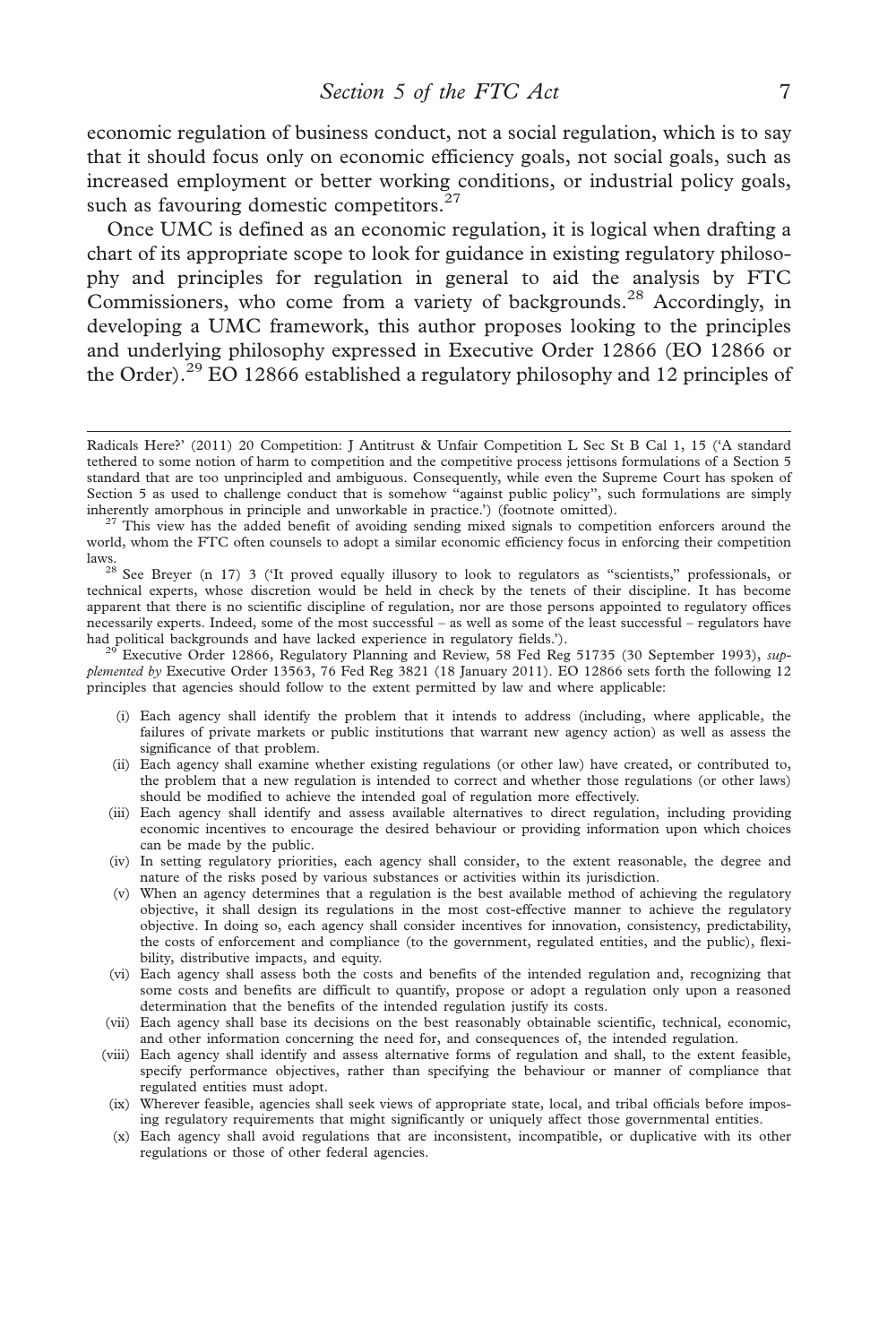regulation for use by federal agencies in deciding whether and how to regulate.<sup>30</sup> President Clinton issued EO 12866 in 1993, and although it has been supplemented and amended since then, the philosophy and guiding principles remain in effect and relevant today.

At its core, EO 12866 seeks to ensure that a regulation does more good than harm for the public by requiring a federal agency to identify a significant market failure or systemic problem, to evaluate alternative approaches to regulation, to choose the regulatory action that maximizes net benefits, to base the proposal on strong economic evidence, and to understand the expected effects of the regulation on those who bear the costs of the regulation and those who enjoy its benefits. Other scholars of regulation have also endorsed this basic approach. For example, now-Justice Stephen Breyer in his 1982 book, Regulation and Its Reform, framed the proper inquiry as follows: 'The framework is built upon a simple axiom for creating and implementing any program: determine the objectives, examine the alternative methods of obtaining these objectives, and choose the best method for doing so.'<sup>31</sup>

Before continuing, a couple clarifications are in order. First, looking to EO 12866 and its underlying principles in developing a UMC framework does not mean that one should strictly adhere to each and every principle in the Order. Rather, this article merely advocates drawing upon these carefully developed regulatory principles and adapting them to the task at hand. Second, this article is not arguing for the explicit application of EO 12866 to the FTC—with respect to either UMC or the agency's efforts more generally. Rather, this author is drawing on the 'regulatory humility' she sees reflected in the philosophy and principles of EO 12866 in staking out her views on Section 5.<sup>32</sup> Employing these principles to develop UMC guidance will also help the

ibid  $s \; 1(b)$ .

<sup>(</sup>xi) Each agency shall tailor its regulations to impose the least burden on society, including individuals, businesses of differing sizes, and other entities, consistent with obtaining the regulatory objectives, taking into account, among other things, and to the extent practicable, the costs of cumulative regulations.

<sup>(</sup>xii) Each agency shall draft its regulations to be simple and easy to understand, with the goal of minimizing the potential for uncertainty and litigation arising from such uncertainty.

 $30$  Elements of these regulatory principles have been present in various parts of the federal government since the 1960s. See Jim Tozzi, 'OIRA's Formative Years: The Historical Record of Centralized Regulatory Review Preceding OIRA's Founding' (2011) 63 Admin L Rev 37, 41.

<sup>&</sup>lt;sup>31</sup> Breyer (n 17) 5.<br><sup>32</sup> See Ohlhausen *Bosch* Statement (n 10) 2 ('[T]his enforcement policy appears to lack regulatory humility. The policy implies that our judgment on the availability of injunctive relief on FRAND-encumbered SEPs is superior to that of these other institutions.'); see also Joshua D Wright, Commissioner, US Federal Trade Commission, 'Section 5 Recast: Defining the Federal Trade Commission's Unfair Methods of Competition Authority' (19 June 2013) 15 ('[T]he Commission must recast its unfair methods of competition authority with an eye toward regulatory humility in order to effectively target plainly anticompetitive conduct.') <[http://](http://www.ftc.gov/speeches/wright/130619section5recast.pdf) [www.ftc.gov/speeches/wright/130619section5recast.pdf](http://www.ftc.gov/speeches/wright/130619section5recast.pdf)> accessed 25 September 2013.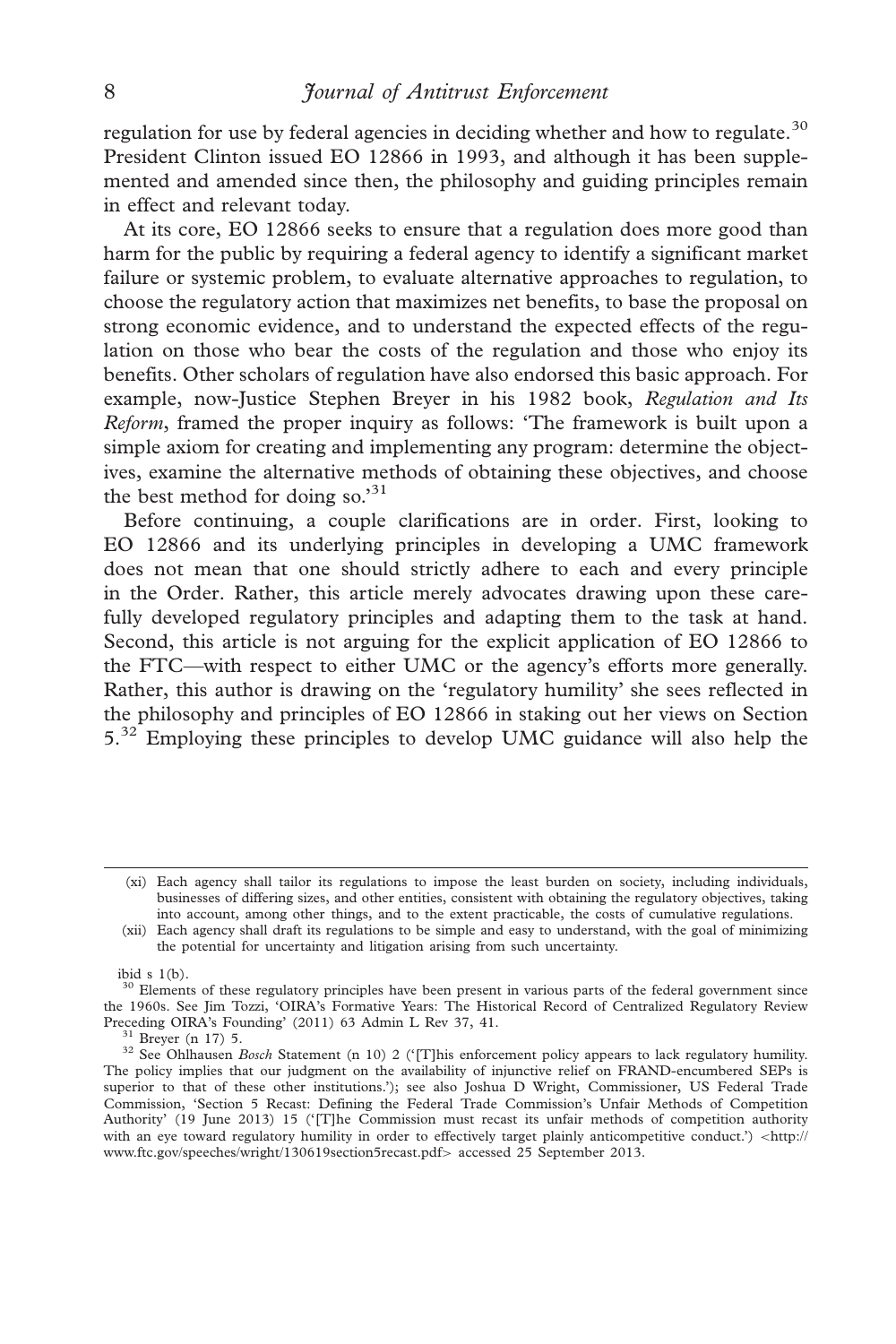Commission achieve transparency, predictability, and fairness in its enforcement efforts.33

# IV. Drawing the UMC boundaries

The various principles underlying EO 12866 suggest that the FTC consider several important factors to discern when consumers and competition would be better off with a definition of UMC that goes beyond the antitrust laws. First, the FTC should use its UMC authority only in cases of substantial harm to competition. Second, the FTC should use UMC only where there is no procompetitive justification for the challenged conduct or where such conduct results in harm to competition that is disproportionate to its benefits. Third, in using UMC, the FTC should avoid or minimize conflict with other institutions, including most notably the Department of Justice (DOJ). Fourth, UMC enforcement must be grounded in robust economic evidence regarding the anticompetitive effects of the challenged conduct. Fifth, prior to using UMC, the agency should consider using its many non-enforcement tools to address the perceived competitive problem. Finally, the agency should provide clear guidance and minimize the potential for uncertainty in the UMC area.<sup>34</sup>

In assessing a potential UMC enforcement action, the FTC should weigh all of these factors together, although the first factor, identifying the problem, should always be one of the foremost considerations. The following discussion expands on these six proposed UMC factors.

#### Choosing a destination (identifying the problem)

First, EO 12866 calls for each agency to identify the specific market failure or other particular problem that it intends to address through regulation to help assess whether such regulation is warranted.<sup>35</sup> Similarly, it is essential that the FTC be clear about the problem that it wants to use UMC to address. To return to the navigation analogy, if the FTC does not know where it wants to go, how can it set a course or even know if it has arrived successfully?

As stated above, UMC enforcement should seek to address anticompetitive conduct that results in a diminution of consumer welfare by reducing output,

 $33$  See eg Ohlhausen *Bosch* Statement (n 10) 3 ('It is important that government strive for transparency and predictability.'); Maureen K Ohlhausen, Commissioner, US Federal Trade Commission, Statement Dissenting from the Commission's Decision to Withdraw its Policy Statement on Monetary Equitable Remedies in Competition Cases (31 July 2012) (dissenting from the FTC's July 2012 withdrawal of its policy statement regarding the seeking of disgorgement in competition cases because of concern that such withdrawal would reduce agency transparency and leave those subject to its jurisdiction without sufficient guidance as to the circumstances in which the FTC will pursue the remedy of disgorgement in antitrust matters) <[http://www.](http://www.ftc.gov/os/2012/07/120731ohlhausenstatement.pdf)<br>ftc.gov/os/2012/07/120731ohlhausenstatement.pdf> accessed 25 September 2013.

 $4$  The author remains open to considering different or additional factors that ought to be included in any UMC policy statement issued by the Commission, such as a market power screen for unilateral conduct or a culpability element (going beyond the business justification criterion discussed below). <sup>35</sup> See Executive Order 12866 s 1(b)(1).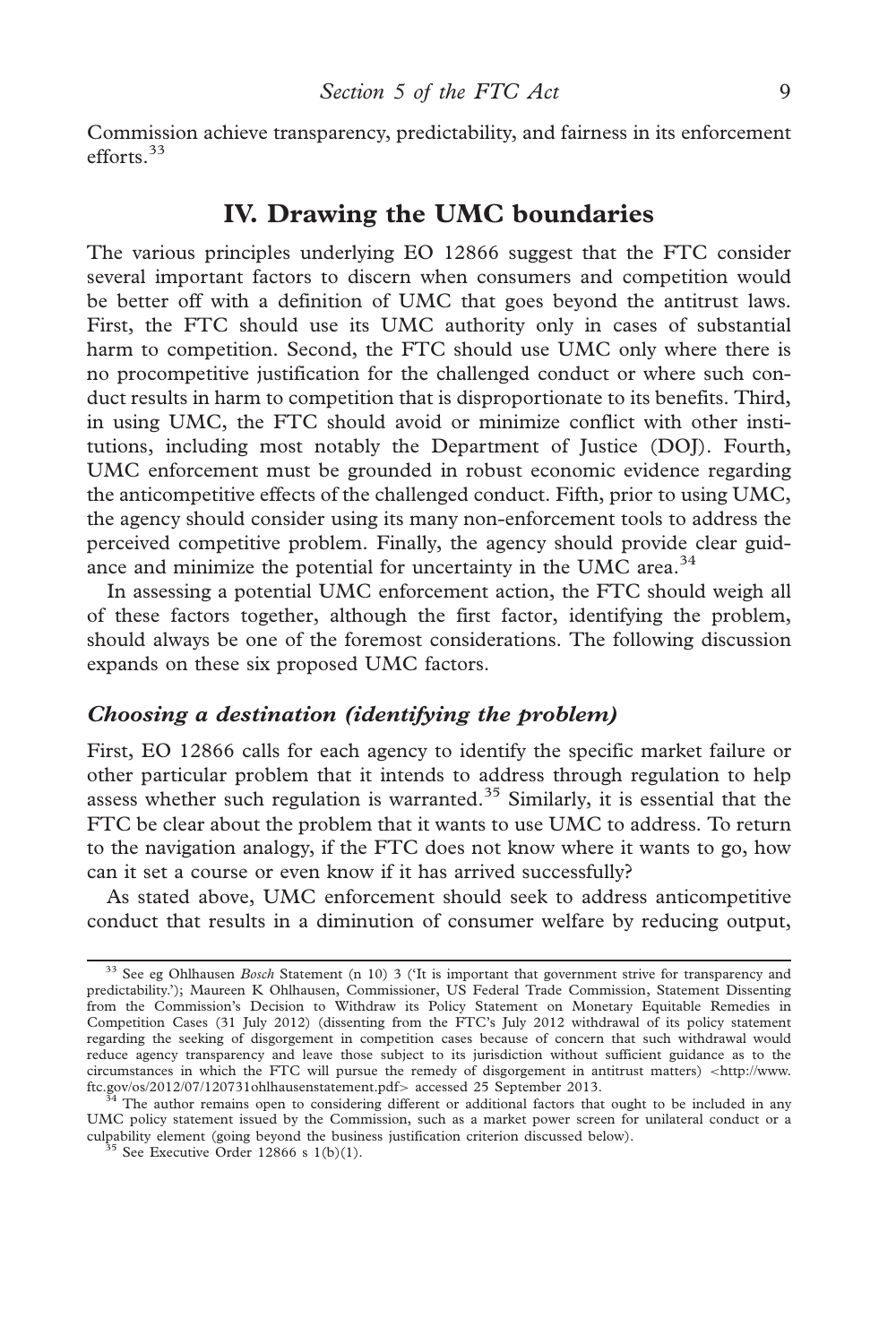raising prices, or lowering quality. The Commission must tie its UMC enforcement back to its core mission of promoting and protecting consumer welfare. The FTC's UMC authority therefore should be used solely to address harm to competition or the competitive process, and thus to consumers. The FTC should not use its UMC authority to address harm merely to competitors. As the ABA Section of Antitrust Law argued in its most recent Presidential Transition Report, 'Section 5 should not be used to sacrifice efficient behaviour for insignificant or illusory increases in consumer welfare or to shield competitors from the rigors of efficient competition.<sup>36</sup>

Furthermore, any harm to competition pursued under the FTC's UMC authority ought to be substantial. This substantiality requirement would mirror the one in the FTC's Unfairness Statement on the consumer protection side, which states that the consumer injury must be substantial for the agency to pursue an unfair act or practice claim under Section  $5.37$  As the Unfairness Statement notes, 'The Commission is not concerned with trivial or merely speculative harms.'<sup>38</sup> Enforcement efforts on the competition side of Section 5 should likewise focus solely on substantial harms to ensure both that the agency is properly allocating its scarce resources<sup>39</sup> and that it is not pursuing matters with high legal and political risks for little consumer benefit.<sup>40</sup>

## Identifying currents and shoals (analysing benefits, costs, and the impact on incentives)

Analysing the relative benefits and costs of a regulation underlies several of the guiding principles in EO 12866. For example, the Order calls for agencies to consider both the costs and the benefits of proposed regulations, $41$  as well as

<sup>36</sup> ABA Section of Antitrust Law, 'Presidential Transition Report: The State of Antitrust Enforcement 2012' (2013) 20; see also Herbert Hovenkamp, 'The Federal Trade Commission and the Sherman Act' (2010) 62 Fla L Rev 871, 878–79 ('[T]he practices that [the FTC] condemns must really be ''anticompetitive'' in a meaningful sense. That is, there must be a basis for thinking that the practice either does or will lead to reduced output and higher consumer prices or lower quality in the affected market. . . [A]nd most importantly, consumers—and not competitors—must be the ultimate protected class.'). A focus on harm to competition is fully consistent with the sentiment expressed by former Chairman Leibowitz to Congress in 2010 that the FTC ought to focus its standalone s 5 efforts on 'cases where there is clear harm to the competitive process and to consumers.' Prepared Statement of the Federal Trade Commission, presented by Jon D Leibowitz, Chairman, before the US House Committee on the Judiciary (27 July 2010) 13 <[http://www.ftc.gov/os/testimony/100727antitrustover](http://www.ftc.gov/os/testimony/100727antitrustoversight.pdf) sight.pdf> accessed 25 September 2013.

<sup>&</sup>lt;sup>37</sup> FTC Unfairness Statement (n 5) 1073.<br><sup>38</sup> ibid; see also ABA Transition Report (n 36) 20 ('Standalone Section 5 enforcement should be used, if at all, only when the conduct involves substantial competitive harm.').<br><sup>39</sup> In all agency activities, the FTC must keep the concept of opportunity costs firmly in mind. Given the

many instances of competitive harm that are reachable under the Sherman and Clayton Acts occurring today, the FTC should not focus significant enforcement efforts on standalone s 5 matters that do not present substantial harm.<br><sup>40</sup> There may be circumstances in which all of these proposed UMC criteria are met, except that the sub-

stantial harm has not yet taken place. In such cases, the Commission ought to intervene only if there is a high likelihood of the harm taking place. This author contemplates a standard of likelihood that is comparable to the 'dangerous probability of success' element in claims of attempted monopolization.  $41$  See Executive Order 12866 s 1(b)(6).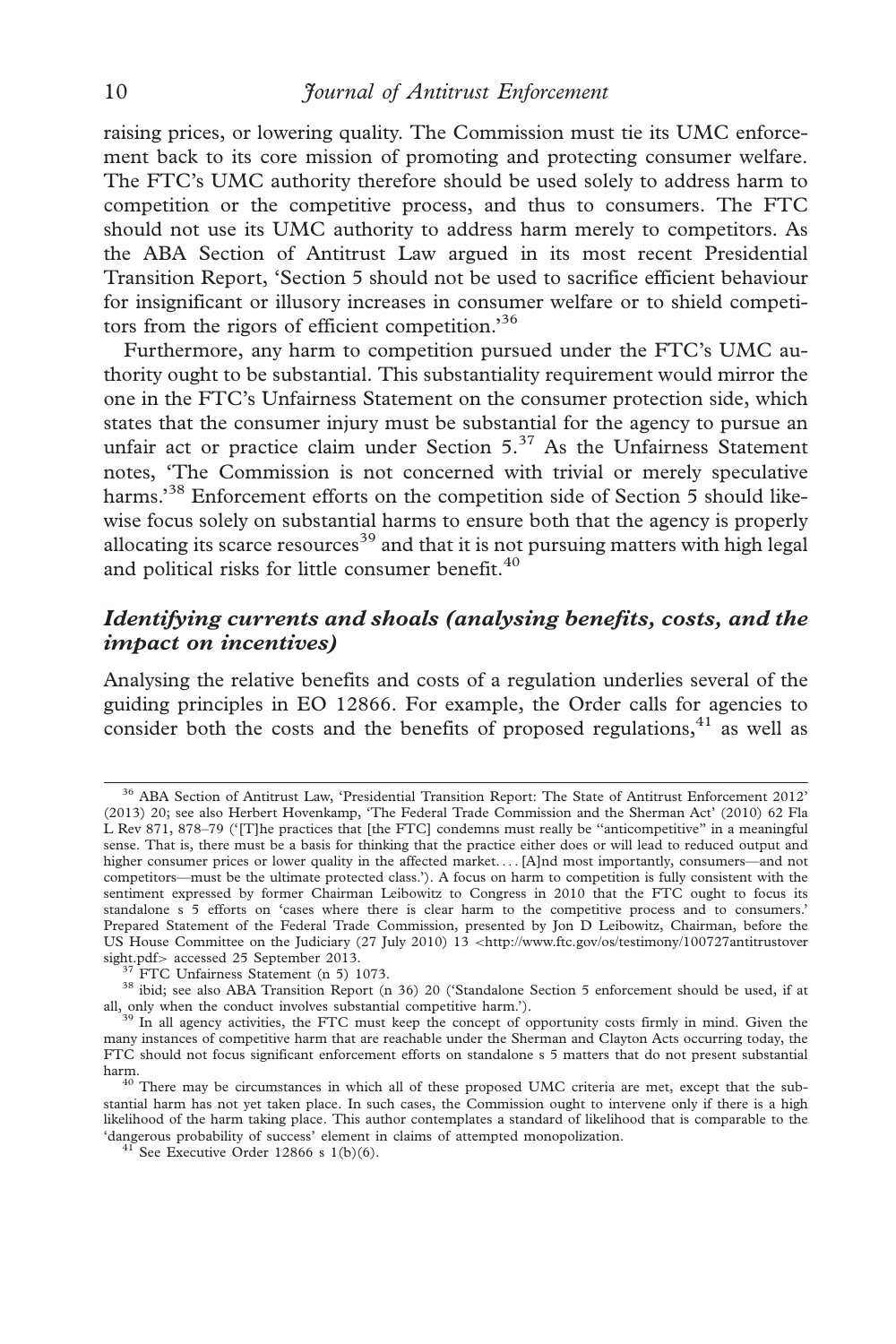incentives for innovation, among other factors.<sup>42</sup> The Order further requires agencies to design regulations in the most cost-effective manner to achieve the regulatory objective and to tailor regulations to impose the least burden on society, including individuals, businesses, and other entities.  $43$ 

This requirement to design regulations to be cost-effective and preserve incentives for innovation highlights a concern that has plagued UMC enforcement for many years, which is the need to avoid false positives—that is, the condemning of conduct that is procompetitive or competitively neutral. The tendency to deter the use of some new, efficient business practice has been a recurring theme in the history of Section  $5^{44}$  Even recently, the Commission's action in the *Intel*<sup>45</sup> case that targeted above-cost discounting has been strongly criticized for its potential for chilling procompetitive business conduct.  $46$ 

To impose the least burden on society and avoid reducing businesses' incentives to innovate, the FTC should challenge conduct as an unfair method of competition only in cases in which there is either a lack of any procompetitive justification for the conduct, $47$  or when the conduct at issue results in harm to competition that is disproportionate to its benefits to consumers and to the economic benefits to the defendant, exclusive of the benefits that may accrue from reduced competition. FTC Commissioner Josh Wright has endorsed the first part of this proposed test, which limits UMC enforcement to cases in which the conduct at issue generates no cognizable efficiencies.<sup>48</sup> It is also appropriate, in this author's view, to include a disproportionate harm test in any policy statement on UMC to address cases in which some efficiencies are present.

ization, attempted monopolization, unfair methods of competition, unfair acts or practices, and deceptive acts or practices violations) <http://www.ftc.gov/os/adjpro/d9341/091216intelcmpt.pdf> accessed 25 September 2013.

<sup>46</sup> See eg Hovenkamp (n 36) 894 ('An injunction against practices that are clearly exclusionary and have little social value is one thing, but an order requiring Intel to refrain from bidding aggressively for additional sales in the way that any rational firm would is likely to benefit mainly Intel's rivals at consumers' expense.'); Joshua D Wright, 'An Antitrust Analysis of the Federal Trade Commission's Complaint against Intel' (2010) ICLE Antitrust and Competition White Paper Series, 25 ('[T]he novel use of Section 5 power against Intel will properly be seen as boundless, and firms will refrain from welfare-enhancing discounts and other pro-consumer behavior accordingly.') <[http://papers.ssrn.com/sol3/papers.cfm?abstract\\_id=1624943](http://papers.ssrn.com/sol3/papers.cfm?abstract_id=1624943)> accessed 25 September 2013.

<sup>&</sup>lt;sup>42</sup> See ibid s 1(b)(5).<br><sup>43</sup> See ibid s 1(b)(5), (11).<br><sup>44</sup> See eg Hovenkamp (n 36) 874 ('Reaching beyond what the Sherman Act reaches is likely to condemn practices that are not economically harmful and that might even benefit consumers. Indeed, historical experience provides considerable warrant for that position.') [discussing FTC v Brown Shoe Co 384 US 316 (1966)]; ibid 885 ('The FTC's contemplated relief [in *Intel*] may lead the FTC down the same unfortunate road it travelled in the 1970s and earlier, when the FTC condemned practices that really were not anticompetitive. In the process the actions benefitted competitors but caused consumers more harm than good.').<br><sup>45</sup> Complaint, Matter of Intel Corp FTC File No 061-0247 (16 December 2009) 17–18 (alleging monopol-

 $47$  To satisfy this part of the test, the procompetitive justification offered must not be pretextual, for it is likely any reasonably creative party can conjure some justification for its actions. Rather, the procompetitive justification must explain why the conduct is a 'form of competition on the merits because it involves, for example, greater efficiency or enhanced consumer appeal ....' United States v Microsoft Corp 253 F 3d 34, 59 (DC Cir 2001).

Often closely related to business justification is a party's intent in engaging in particular conduct. As in Sherman Act cases, although improper intent or motive can be probative of effects, alone it should not justify a finding of standalone s 5 liability. <sup>48</sup> See Wright (n 3) 9–13.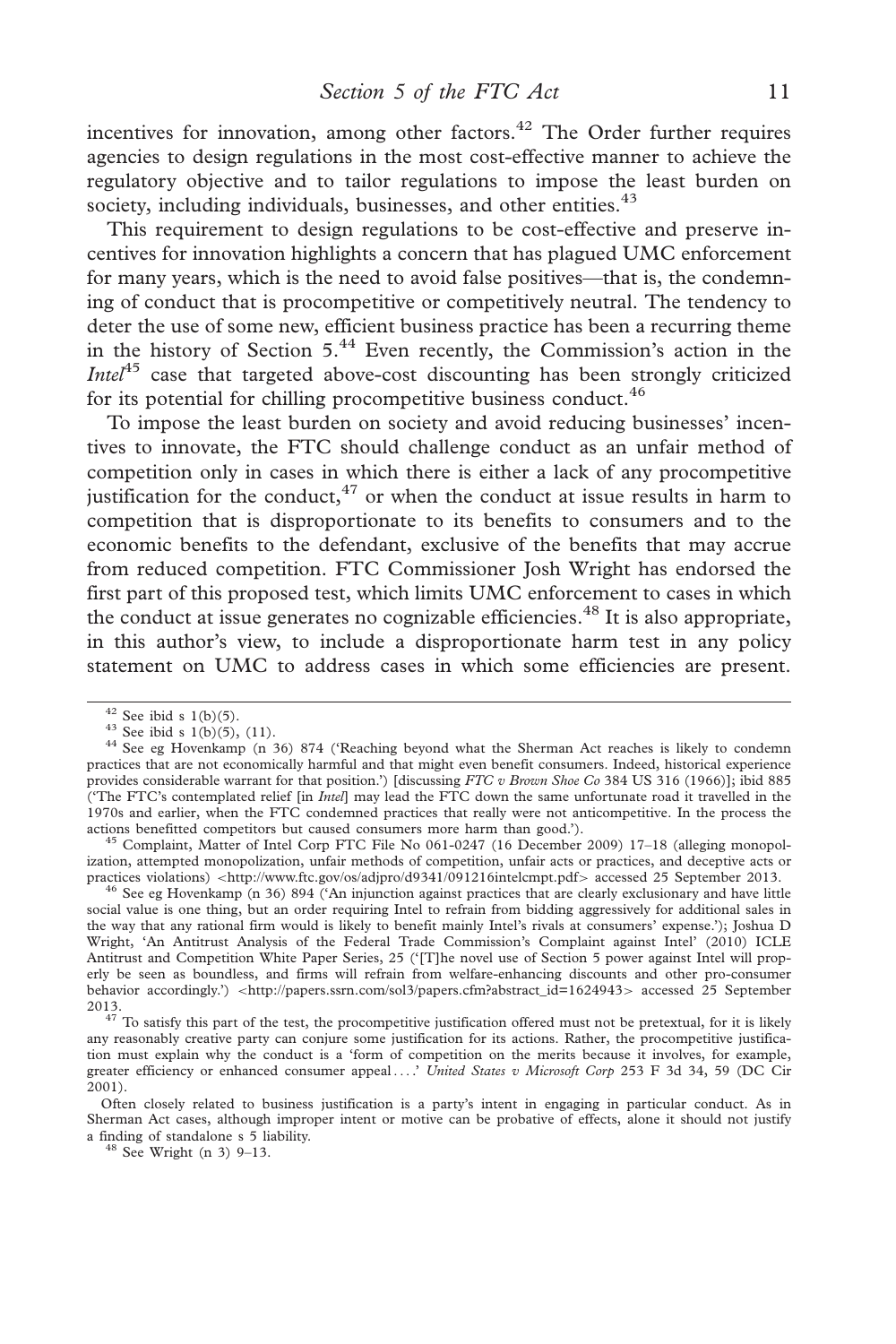The disproportionate harm test would focus any UMC enforcement on conduct that is most likely to harm competition. It also avoids attempts to balance precisely procompetitive and anticompetitive effects that are based on after-the-fact evaluations of conduct whose effects on consumers and competitors, as well as the firm itself, may have been unclear when undertaken. The FTC previously has advocated for the disproportionality test in the Section 2 context,  $49$  and it is part of Professor Hovenkamp's preferred general definition of anticompetitive exclusion under Section 2.50

Although the disproportionality test potentially allows for an increased reach of Section 5 relative to one that allows Section 5 enforcement only where no procompetitive justifications are offered, this disproportionality test is a demanding one, reflecting significant concerns about an expanded Section 5 chilling procompetitive conduct. The more demanding this test, the more confidence the FTC will have that it is challenging conduct that is something other than competition on the merits. $51$ 

Furthermore, to avoid chilling procompetitive conduct, the FTC should seek only prospective, non-punitive remedies for UMC violations. In short, barring some extraordinary circumstance, this means cease-and-desist orders. Furthermore, the FTC should not seek disgorgement for standalone violations of Section 5. Although the Commission withdrew its policy statement on disgorgement in competition cases last year—an action opposed by this author<sup>52</sup> the Commission explained that it has no intention to seek disgorgement in standalone Section  $5$  cases.<sup>53</sup> These remedial principles are consistent with and, one might argue, required by, the lighter-handed penalties rationale underlying the enactment of Section 5.<sup>54</sup>

<sup>&</sup>lt;sup>49</sup> See Brief of the United States and the Federal Trade Commission as Amici Curiae in Support of Petitioner, Verizon Commc'ns Inc v Law Offices of Curtis V Trinko LLP 540 US 398 (2004) 14 (citing Phillip E Areeda and Herbert Hovenkamp, Antitrust Law, vol 3 (2nd edn, Aspen Publishers 2002) paras 651a, 658f, at 72, 131-32, 135) <http://www.ftc.gov/os/2003/05/trinkof.pdf> accessed 25 September 2013.

<sup>&</sup>lt;sup>50</sup> See Phillip E Areeda and Herbert Hovenkamp, *Antitrust Law*, vol 3 (3rd edn, Aspen Publishers 2008) para 651a, at 96 ['We define monopolistic conduct as acts that: (1) are reasonably capable of creating, enlarging or prolonging monopoly power by impairing the opportunities of rivals; and (2) that either (2a) do not benefit consumers at all, or (2b) are unnecessary for the particular consumer benefits claimed for them, or (2c) produce harms disproportionate to any resulting benefits.'].

 $51$  As the antitrust agencies acknowledged in their *Trinko* Brief, applying the disproportionality test is not without its difficulties. See Trinko Brief (n 49) 14 ('Applying that standard "can be difficult," because "the means of illicit exclusion, like the means of legitimate competition, are myriad.''') (quoting Microsoft 253 F 3d at 58). Although the test may not be perfect, it is questionable whether any other test for UMC would lack imperfections. To paraphrase Sir Winston Churchill, it may be the worst test except for all the others. See 444 UK Parliamentary Debates, House of Commons (5th series 1947) cols 206–07 (Winston Churchill) ('It has been said that democracy is the worst form of government except all the others that have been tried.').<br>  $52$  See Ohlhausen Disgorgement Dissent (n 33).<br>  $53$  See Statement, US Federal Trade Commission, 'Withdrawal of the Commissio

Monetary Equitable Remedies in Competition Cases' (31 July 2012) 2 n 6 <[http://www.ftc.gov/os/2012/07/](http://www.ftc.gov/os/2012/07/120731commissionstatement.pdf)<br>120731commissionstatement.pdf> accessed 25 September 2013.

 $54$  See Kovacic and Winerman (n 11) 931–32. One benefit of using s 5 that Commissioners supporting broader UMC enforcement have stressed is the insignificant likelihood of follow-on litigation from s 5 enforcement relative to enforcement of the antitrust laws. See eg Section 5 Workshop (n 11) 215 (Commissioner Jon Leibowitz). Other Commissioners, however, have cast doubt on the robustness of this benefit. See Kovacic N-Data Dissent (n 11) 1–2. The FTC ought to revisit the notion that standalone s 5 cases do not result in any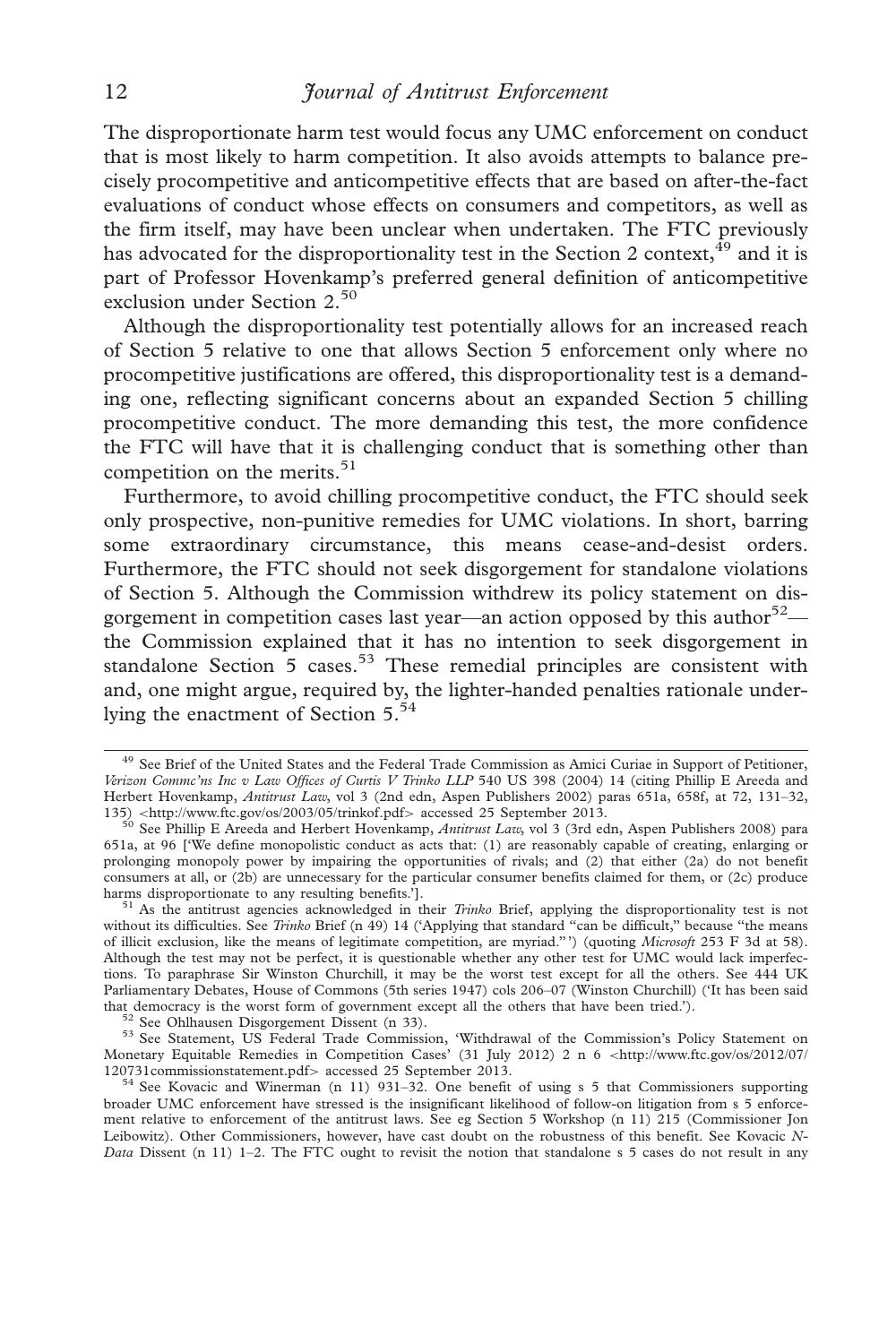## Preventing collisions at sea (avoiding inconsistent or duplicative efforts and institutional conflict)

EO 12866 also counsels an agency to avoid regulations that are inconsistent with, or duplicative of, those that it or other federal agencies already have.<sup>55</sup> This is a vital issue for UMC, as much of the debate has centred around its use either to shore up Sherman Act cases that lack a required element or to duplicate Sherman Act or Clayton Act enforcement under some circumstances.<sup>56</sup>

First, the FTC should not use UMC to rehabilitate a deficient Sherman or Clayton Act claim.<sup>57</sup> Recent history suggests that the temptation to use Section 5 as a path to avoid the requirement of clearly specifying theories and harms is a powerful one, as highlighted by the strong dissents by Chairman Majoras and Commissioner Kovacic in the N-Data matter.<sup>58</sup>

Second, if there is a viable Sherman or Clayton Act claim that the FTC can pursue for a particular type of conduct, then it should not use UMC in such a case. Those acts, as currently interpreted by the courts, likely cover almost all the anticompetitive conduct that the agency should want to reach.<sup>59</sup> Moreover, the FTC must be sensitive to the fact that it shares antitrust enforcement authority with DOJ. Using UMC to supplant unnecessarily the Sherman or Clayton Act

<sup>57</sup> See eg Jon Leibowitz, Commissioner, US Federal Trade Commission, '"Tales from the Crypt": Episodes '08 and '09: The Return of Section 5' (17 October 2008) 5 ('Nor would we be wise to use the broader [Section 5] authority whenever we think we can't win an antitrust case, as a sort of "fallback."') <[http://www.ftc.gov/bc/](http://www.ftc.gov/bc/workshops/section5/docs/jleibowitz.pdf) [workshops/section5/docs/jleibowitz.pdf](http://www.ftc.gov/bc/workshops/section5/docs/jleibowitz.pdf)> accessed 25 September 2013; Section 5 Workshop (n 11) 127 (Robert Pitofsky) ('I really do not like that idea that Section 5 is there to diminish the burden on the Commission on how it proves its cases. ...I can't believe that Congress in 1914 said, let's make it easier for the Commission to prove its cases, let's put unfairness in there.'); Matter of General Foods Corp 103 FTC 204, 365 (1984) ('While Section 5 may empower the Commission to pursue those activities which offend the ''basic policies'' of the antitrust laws, we do not believe that power should be used to reshape those policies when they have been clearly expressed and circumscribed.').

<sup>58</sup> See Majoras N-Data Dissent (n 11) 4–6; Kovacic N-Data Dissent (n 11) 2–3.<br><sup>59</sup> See eg Phillip E Areeda and Herbert Hovenkamp, *Antitrust Law*, vol 2 (3rd edn, Aspen Publishers 2007) para 302h, at 30 ('Apart from possible historical anachronisms in the application of those statutes, the Sherman and Clayton Acts are broad enough to cover any anticompetitive agreement or monopolistic situation that ought to be attacked whether ''completely full blown or not.'' Nothing prevents those statutes from working their own condemnation of practices violating their basic policies.'); Joe Sims, 'A Report on Section 5' (November 2008) Global Competition Policy Online 5 (expressing 'serious doubts' that 'there are some real, not imaginary or hypothetical, competitive problems that are currently causing meaningful competitive harm and that cannot adequately be dealt with by the application of the Sherman and Clayton Acts, with their depth of judicial interpretation and gloss accumulated over more than a century of extensive private and public litigation'), <<https://www.competitionpolicyinternational.com/file/view/5707>> accessed 25 September 2013.

follow-on litigation against FTC respondents. See eg Liu v Amerco 677 F 3d 489, 491, 495 (1st Cir 2012) (holding that customer stated a claim against U-Haul and its parent company under Massachusetts unfair trade practices statute for inviting its competitors to collude; 'Liu's complaint alleged peculiar facts not uncovered by<br>Liu but recounted in documents stemming from an investigation by the Federal Trade Commission....').

<sup>&</sup>lt;sup>55</sup> See Executive Order 12866 s  $1(b)(10)$ .<br><sup>56</sup> See eg Section 5 Workshop (n 11) 98–9 (William Page) (advocating use of s 5 in certain cases 'in which the plaintiff cannot satisfy Twombly's pleading standards'); ibid 158 (Bert Foer) (advocating use of s 5 in unilateral conduct cases in which the respondent's market share 'is less than the 70 per cent or so that often characterizes Sherman Act decisions'); ibid 169 (Thomas Krattenmaker) (advocating use of s 5 in 'gap-filling cases' that are 'missing some legal hook that's required under the Sherman Act').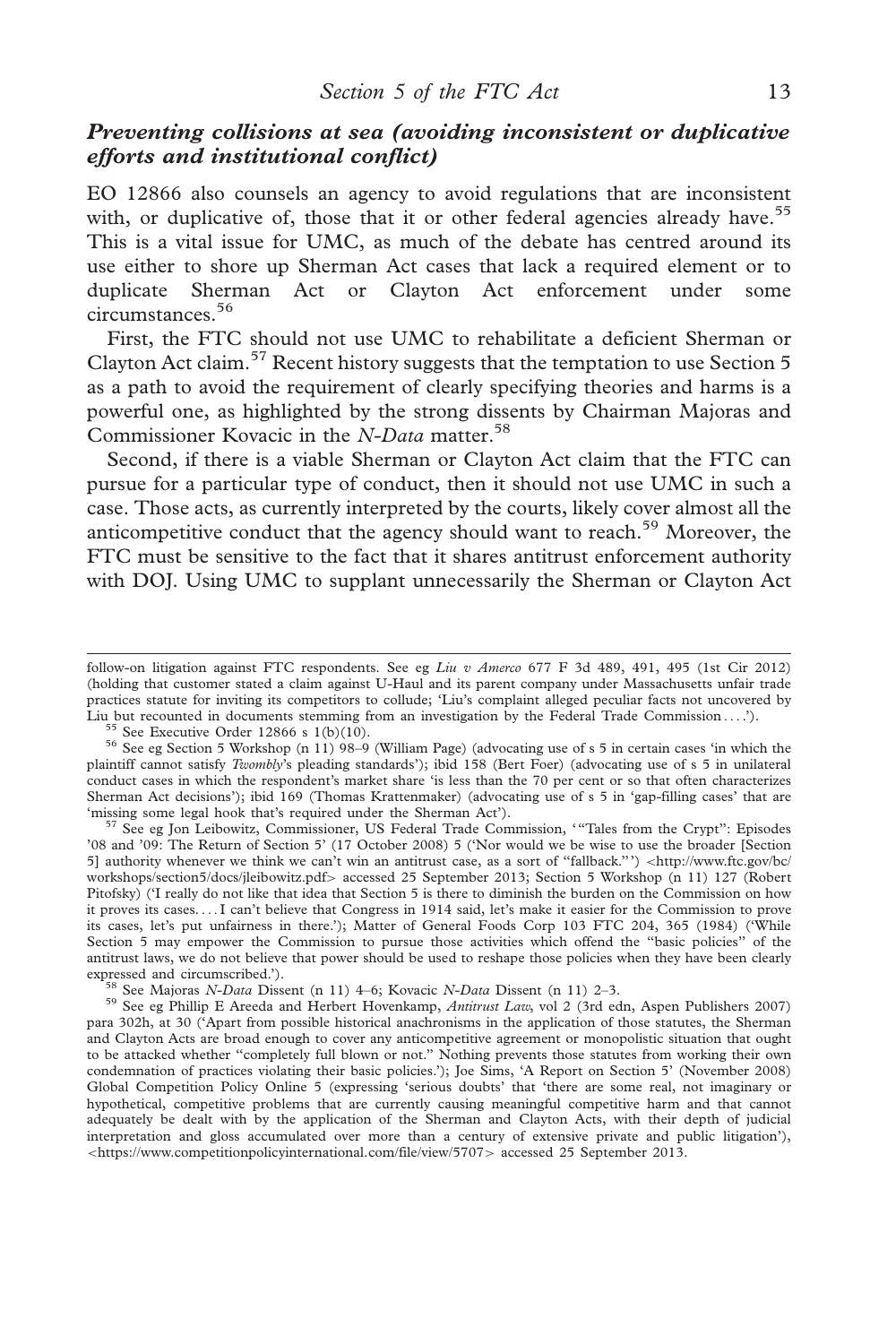creates a conflict between these sister enforcers by creating the implication that those acts do not prohibit the challenged conduct. Of even greater concern, such use of UMC subjects businesses engaged in the same conduct to different liability standards based solely on the agency to which an investigation happens to be cleared. This could transform the FTC and DOJ's informal clearance procedures from a matter of administrative efficiency to a deciding factor for liability for certain conduct. As someone who was at the Commission when Congress last expressed grave concerns about the clearance process,<sup>60</sup> this author believe it is crucial that these types of conflicts are minimized.<sup>61</sup>

The need to avoid institutional conflict extends beyond the FTC's relationship with DOJ. Before pursuing a standalone Section 5 case, the FTC ought to assess whether it is best or particularly well situated to address the conduct at issue. Or, are other government entities, such as the federal courts, the Patent and Trademark Office, or the International Trade Commission, better able than the FTC to address the conduct? $62$ 

In determining whether the definition of UMC should be expanded to cover a particular type of conduct, the FTC also should look beyond other government entities and consider whether market responses, self-regulation, or private suits for contract breaches, business torts, or Lanham Act violations, to name just a few, can achieve the same ends equally or more effectively.

## Using navigational aids (having an economic basis for enforcement decisions)

EO 12866 calls for agencies to base their regulatory decisions on the best reasonably obtainable scientific, technical, economic, and other information concerning the need for, and consequences of, any contemplated regulation.<sup>63</sup> Similarly, any effort to expand UMC beyond the antitrust laws should be grounded in robust economic evidence that the challenged practice is anticompetitive and reduces consumer welfare. Prior to filing an enforcement action targeting particular business conduct, the agency, through its competition policy research and development efforts, should acquire substantial expertise regarding such conduct and its effects, if any, on consumer welfare. That approach, after all, is fully consistent with the rationales underlying Section 5 of the

<sup>60</sup> See eg Yochi J Dreazen and John R Wilke, 'Justice Department, FTC Deal Dividing Merger Reviews Collapses' Wall St J (New York, 21 May 2002) B6; Ira Teinowitz, 'Senator Wants to "Eliminate" FTC Chief:<br>Ugly Public Feud Heats Up Further' AdAge.com (New York, 15 April 2002).

<sup>&</sup>lt;sup>61</sup> Some raised concerns regarding different preliminary injunction standards applicable to FTC and DOJ court challenges of proposed mergers following the D.C. Circuit's decision in Whole Foods. See eg Thomas A Lambert, 'Four Lessons from the Whole Foods Case' (Spring 2008) 31 Regulation 22, 29; 'Whole Foods Fiasco' Wall St  $\mathfrak f$  (New York, 31 December 2008) A8. A broad application of UMC to impose a different standard on businesses based on which agency reviews their actions will raise similar concerns.

<sup>&</sup>lt;sup>62</sup> See Ohlhausen *Bosch* Statement (n 10) 2; Ohlhausen *Google/MMI* Dissent (n 10) 3–6. <sup>63</sup> See Executive Order 12866 s 1(b)(7).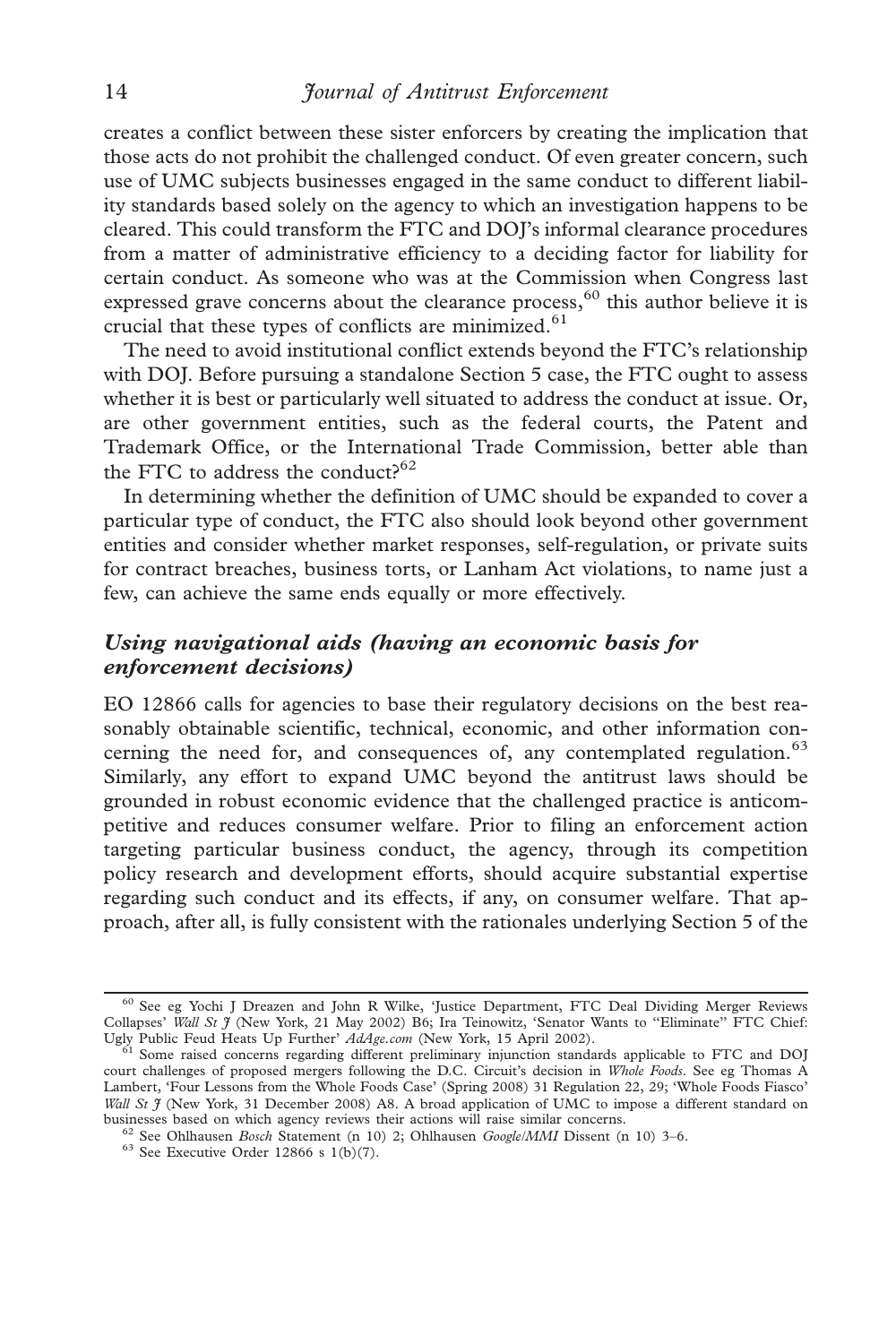FTC Act, including in particular the notion that the agency would research and evaluate potentially problematic business conduct.<sup>64</sup>

#### Choosing the most direct route (evaluating existing alternatives)

In keeping with the principles underlying EO 12866, the FTC also should undertake two related inquiries that focus on whether using UMC is the most efficient route to address the substantial harm to consumer welfare it has identified. The first asks whether existing laws or regulations have created or contributed to the perceived competitive problem and whether the better course is to modify those laws or regulations to address the problem more effectively.<sup>65</sup> The second inquiry asks whether there are feasible alternatives to direct regulation, including providing information to improve marketplace choices.<sup>66</sup>

The FTC often has sought to address a competitive concern in the marketplace via its many non-enforcement tools, such as conducting research, issuing reports and studies, and engaging in competition advocacy. For example, the agency has done extensive non-enforcement work on ways to improve the patent system, including offering suggestions for particular changes in the law.<sup>67</sup> As another example in the patent area, non-enforcement activity may include advocacy efforts encouraging improved rules for standard-setting organizations (SSOs) to the extent the agency is concerned about the competitive effects of having unspecified terms, such as fair, reasonable, and non-discriminatory (FRAND) licensing obligations, in the agreements between SSOs and their members. There are also many examples outside the patent area, such as the Commission's joint efforts with the DOJ to address competitive issues in the real estate industry through advocating for increased consumer choice in brokerage services, issuing a report on competition in the industry, and releasing consumer education materials that informed consumers about their marketplace options.<sup>68</sup>

The agency should consider its non-enforcement options not only because they may offer the most efficient and effective routes to reducing competitive problems but also, as mentioned above, because their use will minimize conflicts

<sup>&</sup>lt;sup>64</sup> See Kovacic and Winerman (n 11) 930–32.<br><sup>65</sup> See ibid s 1(b)(2).<br><sup>66</sup> See ibid s 1(b)(3).<br><sup>67</sup> See eg Comments, US Department of Justice Antitrust Division and Federal Trade Commission, Matter of Notice of Roundtable on Proposed Requirements for Recordation of Real-Party-in-Interest Information throughout Application Pendency and Patent Term, Dkt No PTO-P-2012-0047 (USPTO 1 February 2013) <[http://](http://www.ftc.gov/os/2013/02/130201pto-rpi-comment.pdf) [www.ftc.gov/os/2013/02/130201pto-rpi-comment.pdf](http://www.ftc.gov/os/2013/02/130201pto-rpi-comment.pdf)> accessed 25 September 2013; Federal Trade Commission, The Evolving IP Marketplace: Aligning Patent Notice and Remedies with Competition (2011) <[http://](http://www.ftc.gov/os/2011/03/110307patentreport.pdf) [www.ftc.gov/os/2011/03/110307patentreport.pdf](http://www.ftc.gov/os/2011/03/110307patentreport.pdf)> accessed 25 September 2013; Federal Trade Commission, To Promote Innovation: The Proper Balance of Competition and Patent Law and Policy (2003) <[http://www.ftc.gov/os/](http://www.ftc.gov/os/2003/10/innovationrpt.pdf)<br>2003/10/innovationrpt.pdf> accessed 25 September 2013.

 $68$  The Commission's various efforts in the real estate area are described, and related materials are available, at <<http://www.ftc.gov/bc/realestate/index.htm>> accessed 25 September 2013.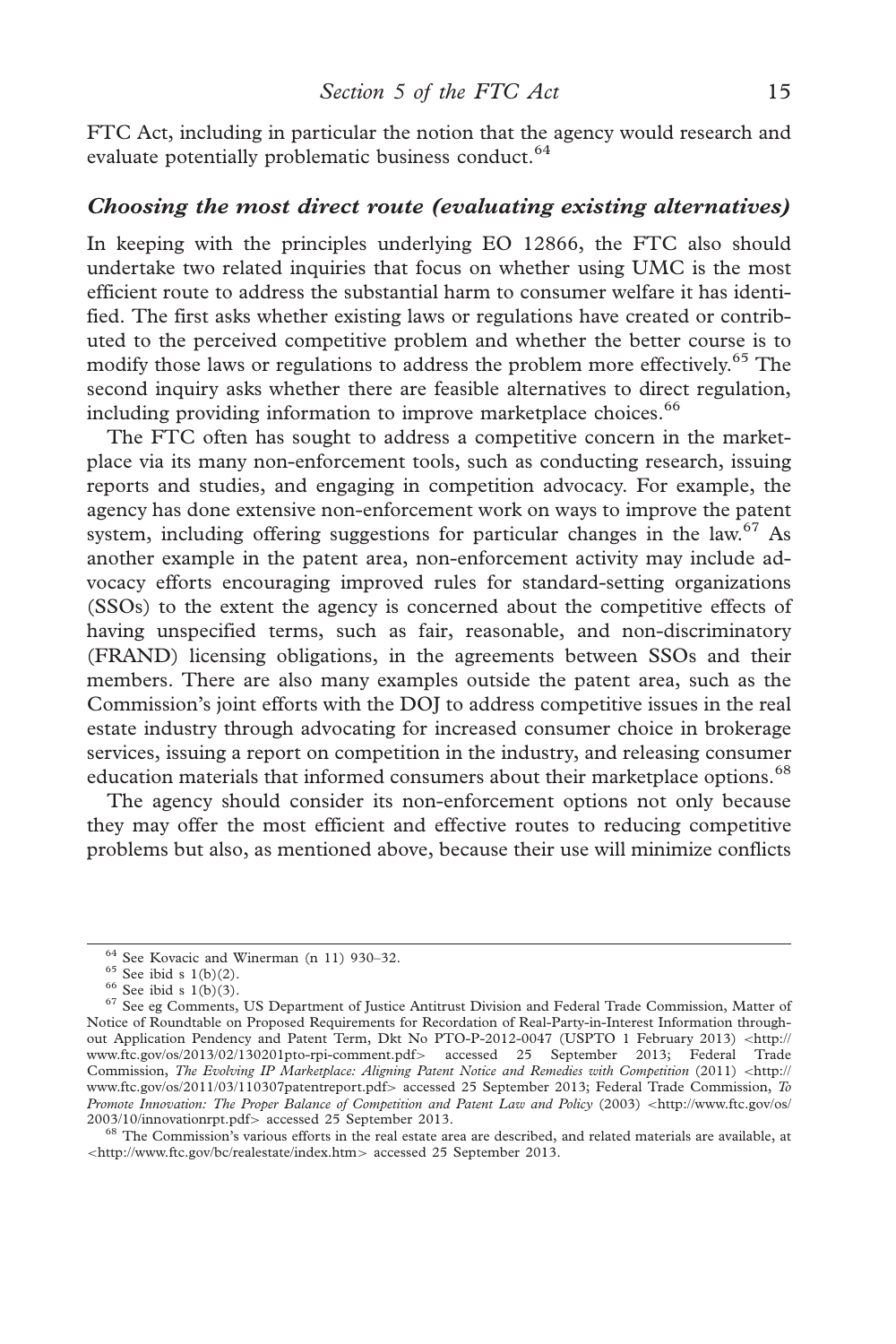between the FTC's UMC authority and the authority of other federal agencies including in particular DOJ's Antitrust Division—over the same conduct.<sup>69</sup>

#### Producing a readable chart (providing clear guidance)

Finally, the FTC must provide clear guidance and seek to minimize the potential for uncertainty in the UMC area.<sup>70</sup> Fundamentally, this means that a firm must be reasonably able to determine that its conduct would be deemed unfair at the time it undertakes the conduct and not have to rely on an after-the-fact analysis of the impact of the conduct that was not foreseeable. Practically, this means that the Commission ought to develop and issue a policy statement of some kind that provides guidance on how the agency will and will not use its UMC authority. Such a policy statement would be useful not only to firms subject to the FTC's jurisdiction, but also to Commission staff, who may be tasked with litigating UMC cases in administrative litigation at the agency.

This author is certainly not the first person to call for such guidance, $71$  but she will continue to advocate for it in her role as a Commissioner if the Commission pursues expansive UMC theories. This author is willing to consider both the form and the substance of such a document.<sup>72</sup> In any case, as with the Unfairness Statement on the consumer protection side, the goal would be 'to provide a reasonable working sense of the conduct that is covered.'73

Beyond a policy statement on its UMC authority, the Commission ought to take additional steps in the interest of transparency when it brings a standalone Section 5 case.<sup>74</sup> First, the Commission ought to explain why the particular conduct at issue is best addressed by Section 5. That is, the agency ought to

<sup>&</sup>lt;sup>69</sup> See eg Ohlhausen Bosch Statement (n 10) 1-2 (raising concerns regarding institutional conflict between the FTC and DOJ implicated by application of s 5 to seeking of injunctions on FRAND-encumbered standardessential patents); Ohlhausen Google/MMI Dissent (n 10) 5–6 (same). What should agency stakeholders make, for example, of the FTC investigating Google/MMI for violating s 5 by seeking injunctions on FRAND-encumbered SEPs, while at the same time DOJ is reportedly investigating Samsung for the same conduct, presumably

under s 2?  $\frac{70}{1}$  See Executive Order 12866 s 1(b)(12).  $\frac{71}{1}$  See eg ABA Transition Report (n 36) 20 ('As helpful and persuasive as the views of individual Commissioners may be, more formal expression of the views of the Commission as whole is needed.'); Kovacic and Winerman (n 11) 944 ('The first institutional predicate is for the Commission to articulate, in a policy statement or guidelines, its views about what constitutes an unfair method.'); Leibowitz (n 57) 4–5 ('If we do use Section 5—and I strongly believe we should—it is essential that we try to develop a standard. Businesses deserve, if not certainty, then at least a sense of what behavior we are trying to reach.'); Section 5 Workshop (n 11) 56 (Stephen Calkins) ('There ought to be Commission statements where the Commission as a Commission

 $3\frac{1}{2}$  It is imperative that the Commission seek and incorporate public input into any UMC policy statement. See Executive Order 12866 s  $6(a)(1)$  ['Each agency shall (consistent with its own rules, regulations, or proced-<br>ures) provide the public with meaningful participation in the regulatory process.'].

 $73$  FTC Unfairness Statement (n 5) 1071. See also Antitrust Modernization Commission, Report and Recommendations (2007) 29 (stating that antitrust standards 'should be clear, predictable, and administrable,

so that businesses can comply with them and courts can administer them'). <sup>74</sup> Even before the Commission brings a UMC case, it should whenever possible provide some form of advance notice that it is assessing a particular type of conduct for potential s 5 treatment. This could be done, for example, through speeches by individual Commissioners or the Bureau of Competition Director, or perhaps in closing statements in cases involving the same or similar conduct.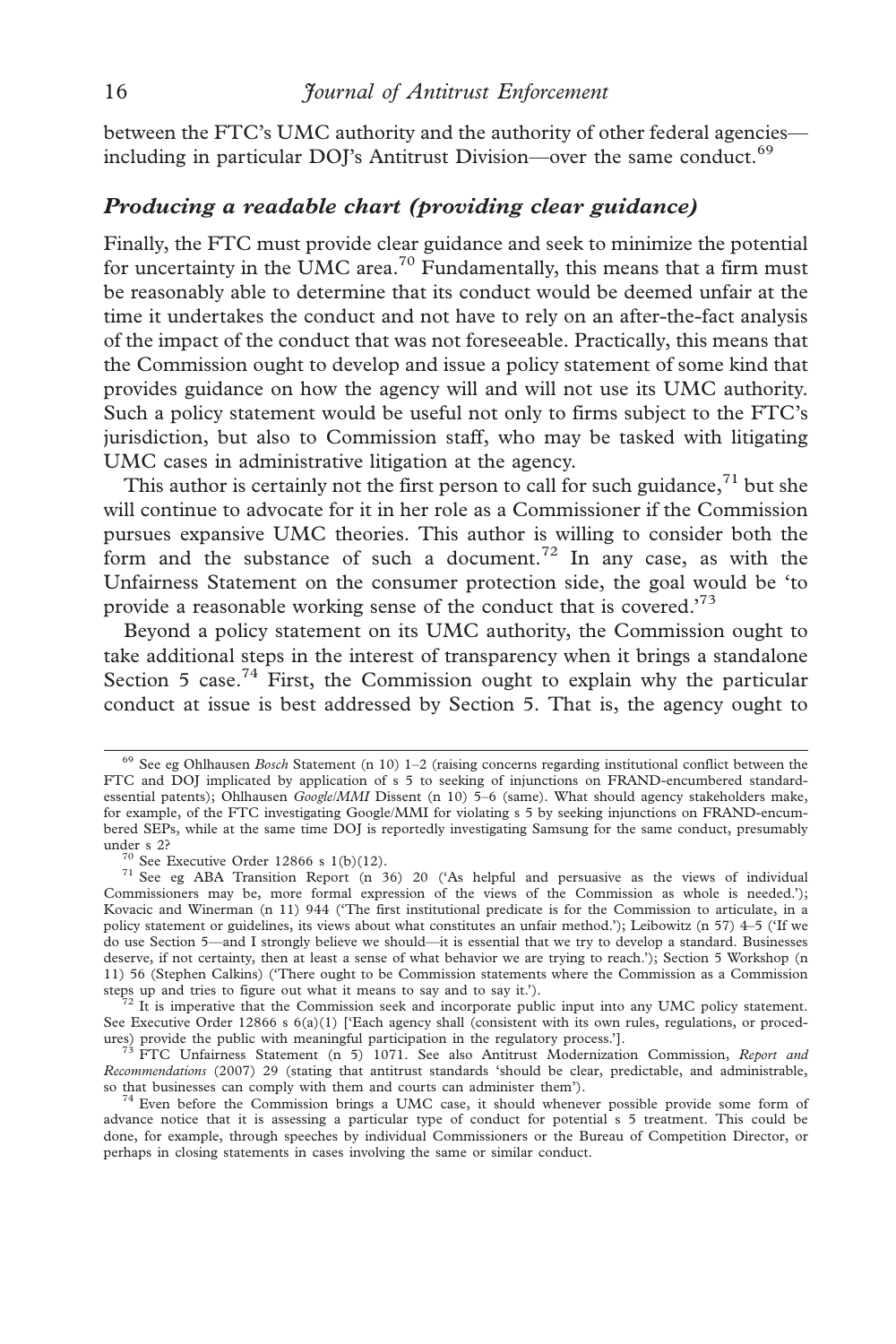identify the institutional advantages of the FTC as an agency and those of Section 5 as a statute that justify the application of Section 5 to the particular conduct. Second, the agency should explain why the antitrust laws could not reach the conduct at issue.<sup>75</sup> Providing such explanations goes to the institutional comparative advantage rationale underlying the creation of the FTC and enactment of Section 5.

Furthermore, in the interest of providing clear guidance and avoiding doctrinal confusion, the Commission generally should not pursue particular conduct as both an unfair method of competition and an unfair or deceptive act or practice, without clearly spelling out how particular alleged conduct meets each of the elements of a UMC and a consumer protection claim.<sup>76</sup>

## V. Charting the UMC course

Having identified several guiding and limiting principles for consideration in developing a UMC policy statement, the logical next question is: What conduct meets these principles? That is, in what types of cases would a standalone Section 5 claim be justified? Ultimately, as suggested by the UMC criteria proposed above, this author believes that UMC ought to extend only a very limited amount beyond the antitrust laws.

There are many reasons why this should be the case, several of which were mentioned above. First, it is crucial to avoid false positives and the chilling of efficient conduct in any UMC enforcement the agency pursues. Second, the FTC needs to provide clarity and predictability to those subject to its UMC jurisdiction. Those goals become much less attainable, the farther the agency goes beyond the antitrust laws. Third, although Section 5 was designed to go beyond a cramped reading of the Sherman Act as of 1914, and the scope of the Sherman Act has been narrowed over the past 30 years or so, today it is still more expansive—and arguably much more so—than it was in 1914. Thus, reading Section 5 as largely coextensive with the Sherman Act today does not undercut the initial expansion that Section 5 may have served. Fourth, the lack of any meaningful, enduring role for Section 5 in shaping US competition policy over nearly a century counsels against any significant expansion beyond the antitrust laws.<sup>77</sup> Fifth, given the development of the antitrust laws in the courts over the

<sup>75</sup> See eg ABA Transition Report (n 36) 20 ('If it intends to pursue any standalone Section 5 theory, the FTC should specify the distinct contribution of the standalone theory to the prosecution of the claim and explain why the Sherman Act and the Clayton Act are not sufficient to address the competition concerns raised by the conduct in question.'); Phillip E Areeda and Herbert Hovenkamp, Antitrust Law, vol 2 (3rd edn, Aspen Publishers 2007) para 302h, at 35 ('[T]o say that §5 is not limited by the other statutes is no excuse for sloppy thinking or a failure to show whether, how, and the degree to which any peculiarities of §5 proceedings

call for a divergence from Sherman Act analysis of antitrust policies and their application to the particular case.'). <sup>76</sup> See eg Ohlhausen *Google/MMI* Dissent (n 10) 1–3; Kovacic *N-Data* Dissent (n 11) 2–3; Hovenkamp 878–9 ('Expansive readings of the FTC Act should not unreasonably blur the line between competition concerns and consumer protection concerns... .'). <sup>77</sup> See eg Kovacic and Winerman (n 11) 933–4.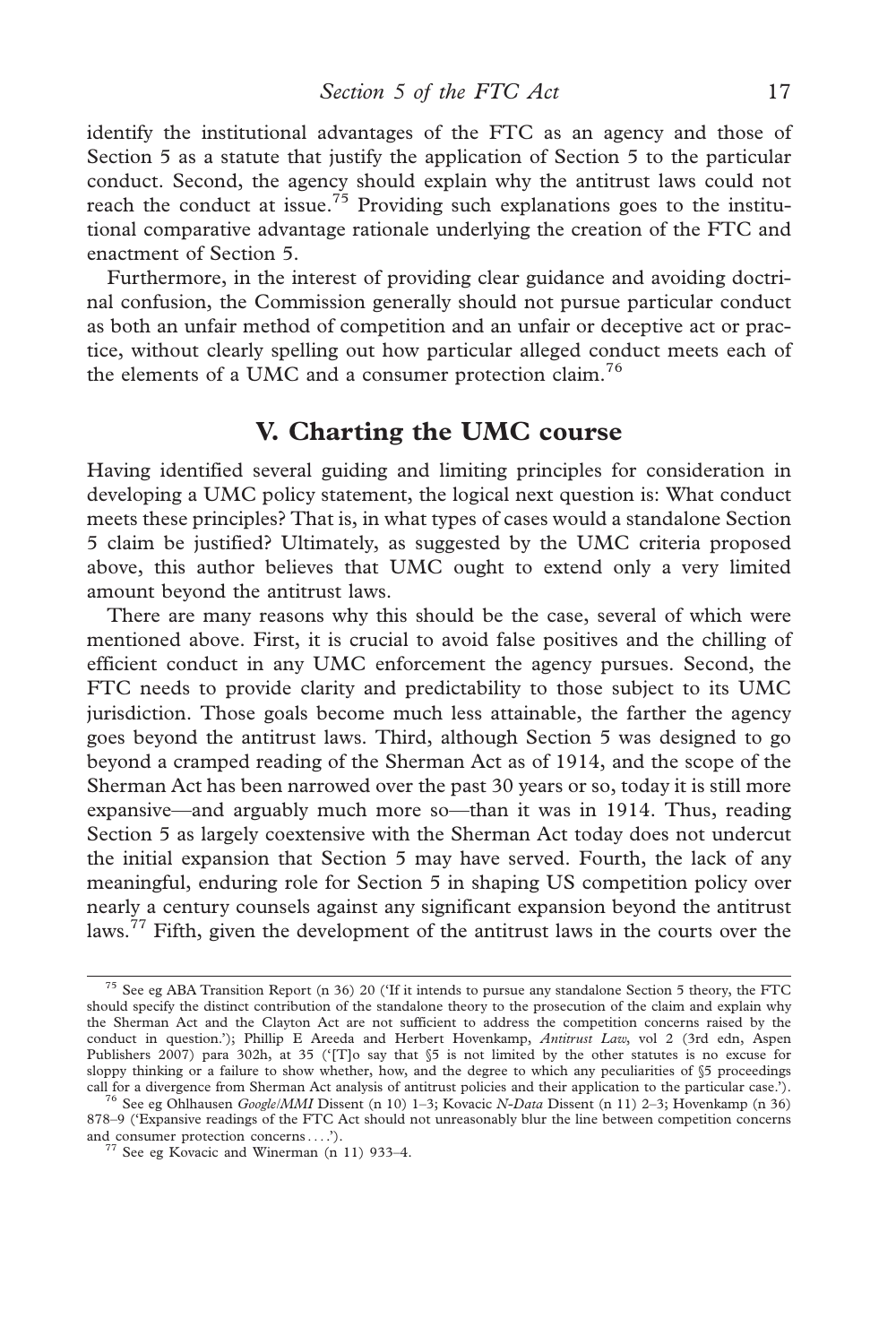past 30 years, there is ample reason to think that the FTC will fare even worse today than it did back in the late 1970s and early 1980s in its last significant foray into Section 5 territory.78 Sixth, there is a significant potential for political backlash for any Section 5 overreach.<sup>79</sup> Finally, the FTC needs to minimize any substantive divergence between itself and DOJ. The farther the FTC goes beyond the antitrust laws, the larger that divergence will be.<sup>80</sup>

As discussed below, all of these concerns should counsel the agency not to seek an expansive definition of UMC, but rather to focus its efforts and many available tools on improving the antitrust laws. In other words, there are too many risks and too little reward to pursue an expanded UMC role; the more prudent course is to focus on the antitrust laws.

As to which types of conduct UMC should capture, the short and admittedly less than totally satisfactory answer is that, if and when the FTC promulgates a policy statement, this still must be evaluated on a case-by-case basis to determine whether the particular conduct at issue passes the various screens that the Commission ultimately adopts in that guidance. Similarly, there is limited utility in discussing categories of potential UMC enforcement, such as gap-filling and frontier cases. Although useful as constructs for exploring underlying rationales for using UMC, the more important question is what criteria the Commission uses for evaluating whether it will pursue a UMC enforcement action. Nonetheless, the following sections briefly address a few of the most frequently discussed areas of actual and potential UMC enforcement. In each of these areas, this author is expressing her general views on the use of UMC in each particular area; her vote on bringing any particular enforcement action would depend on whether the facts presented satisfied her proposed UMC factors.

#### Invitations to collude

Invitations to collude clearly represent the most worn path in modern Section 5 enforcement.<sup>81</sup> Although there may be some opposition to the use of the FTC's UMC authority in this area, it does appear to be the least controversial one. Generally speaking, naked invitations to collude—that is, offers to enter into price-fixing or market-division agreements that would be per se illegal if accepted—represent a substantial harm to competition by significantly raising

<sup>&</sup>lt;sup>78</sup> See eg Section 5 Workshop (n 11) 11-12, 14 (Commissioner William E Kovacic).<br><sup>79</sup> See eg Ohlhausen *Bosch* Statement (n 10) 3-4; Kovacic and Winerman (n 11) 943.<br><sup>80</sup> In arguing that a particular type of conduct is c covered by the Sherman or Clayton Act. The agency ought to be mindful of this effect, which is to constrain the Sherman or Clayton Act and in the process any further development of those acts by DOJ.

<sup>&</sup>lt;sup>81</sup> The FTC has entered into nine consent agreements since 1992 involving the application of UMC to invitations to collude. See Matter of Quality Trailer Prods Corp 115 FTC 944 (1992); Matter of AE Clevite Inc 116 FTC 389 (1993); Matter of YKK (USA) Inc 116 FTC 628 (1993); Matter of Precision Moulding Co 122 FTC 104 (1996); Matter of Stone Container Corp 125 FTC 853 (1998); Matter of MacDermid Inc 129 FTC — (1999); Matter of FMC Corp 133 FTC 815 (2002); Matter of Valassis Commc'ns Inc 141 FTC 247 (2006); Matter of U-Haul Intl Inc 150 FTC 1 (2010).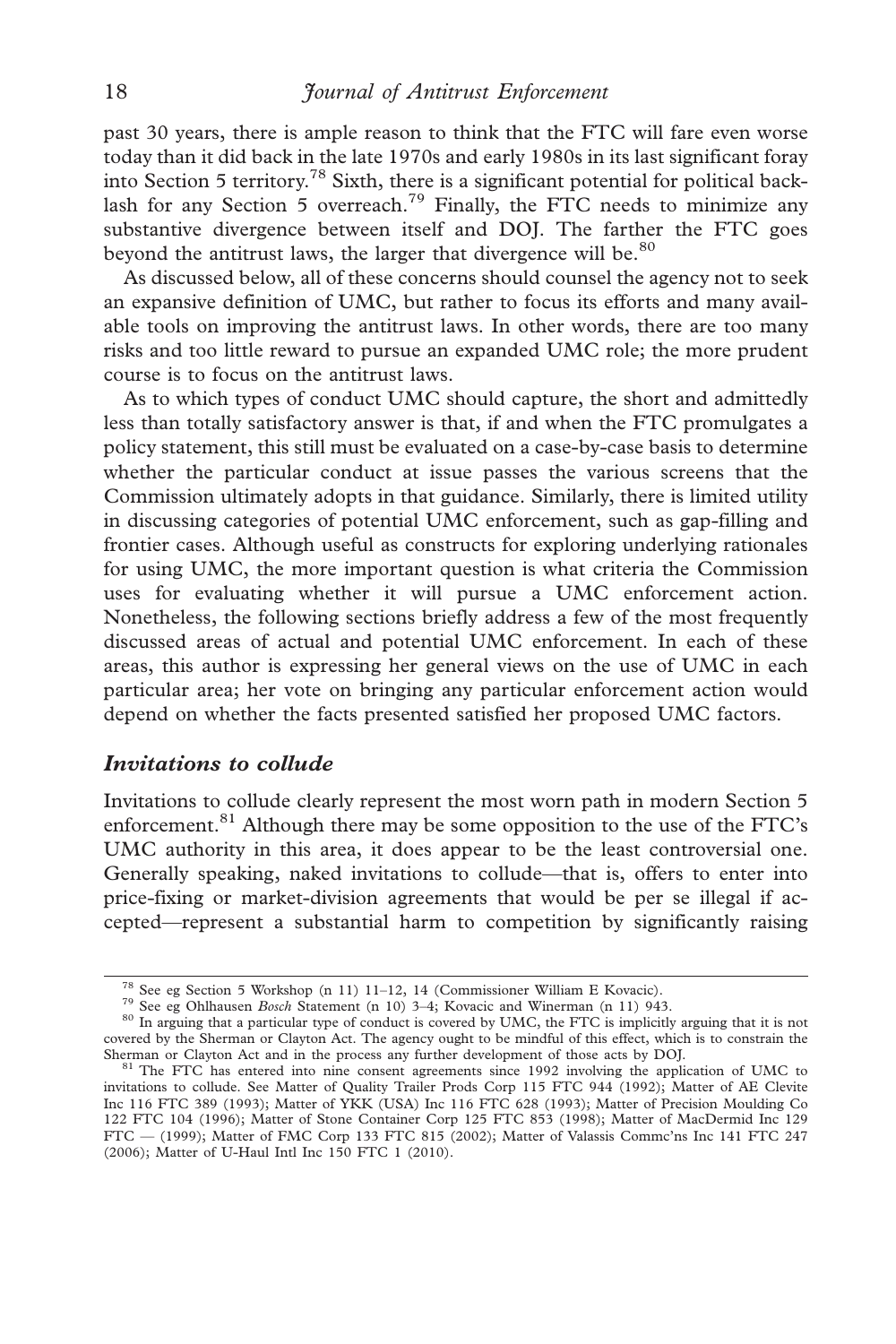the likelihood of collusion. They are unlikely to be efficiency enhancing, and prohibiting them under Section 5 should not adversely affect market incentives to pursue innovation or other procompetitive conduct. Invitations to collude are generally not reachable under the Sherman Act—although in some circumstances it is theoretically possible to pursue invitations to collude under an attempted monopolization theory. $82$  In those circumstances, the FTC ought to consider whether a viable Section 2 claim is available and pursue it rather than a Section 5 claim. With that caveat, pursuing invitations to collude under Section 5 should be consistent with enforcement under the antitrust laws.<sup>83</sup> A clear prohibition on invitations to collude is also predictable and easy for businesses to comply with. Generally, then, challenging naked invitations to collude under Section 5 appears to meet the prudential requirements this author would like to see included in any UMC policy statement.<sup>84</sup>

## Exchanges of competitively sensitive information among competitors

Exchanges of price and other competitively sensitive information—in the absence of an agreement to engage in such exchanges—are not necessarily prohibited by the antitrust laws. Similar to invitations to collude, such information exchanges are close to reaching the level of an agreement but they are not all the way there and thus are not reachable via the Sherman Act. Unless they are part of a benchmarking exercise, exchanges of competitively sensitive information among competitors generally are unlikely to be efficiency enhancing, and the substantial harm they present is the substantially increased risk of collusion again, one of the most pernicious antitrust violations.

In April of this year, in the  $Bosley^{85}$  matter, this author voted to accept a consent agreement settling a standalone Section 5 complaint against a firm that had exchanged competitively sensitive information with several of its competitors. That vote was based in part on a concern that the types of information exchanges—particularly those related to pricing—that appeared to have taken

<sup>&</sup>lt;sup>82</sup> See United States v American Airlines 743 F 2d 1114, 1121-22 (5th Cir 1984) (holding that the government's complaint stated a claim for attempted monopolization based on airline CEO's solicitation of competitor to fix prices).

 $83$  See Majoras N-Data Dissent (n 11) 2–3 ('Although Section 5 enables the Commission to reach conduct that is not actionable under the Sherman or Clayton Acts, we have largely limited ourselves to matters in which respondents took actions short of a fully consummated Section 1 violation (but with clear potential to harm competition), such as invitations to collude. This limitation is partly self-imposed, reflecting the Commission's recognition of the scholarly consensus that finds the Sherman and Clayton Acts, as currently interpreted, to be sufficiently encompassing to address nearly all matters that properly warrant competition policy enforcement.') (footnotes omitted). <sup>84</sup> The farther the conduct at issue is from a naked or explicit invitation to collude, the less likely this author

would be to support a UMC case challenging such conduct. See eg Dissenting Statement of Commissioner Orson Swindle, Matter of Stone Container Corp, FTC File No 951-0006 (25 February 1998) (dissenting from consent agreement settling charges that Stone Container engaged in an implicit invitation to collude with its competitors) <<http://www.ftc.gov/os/1998/02/9510006.os.htm>> accessed 25 September 2013. 85 See Bosley (n 7).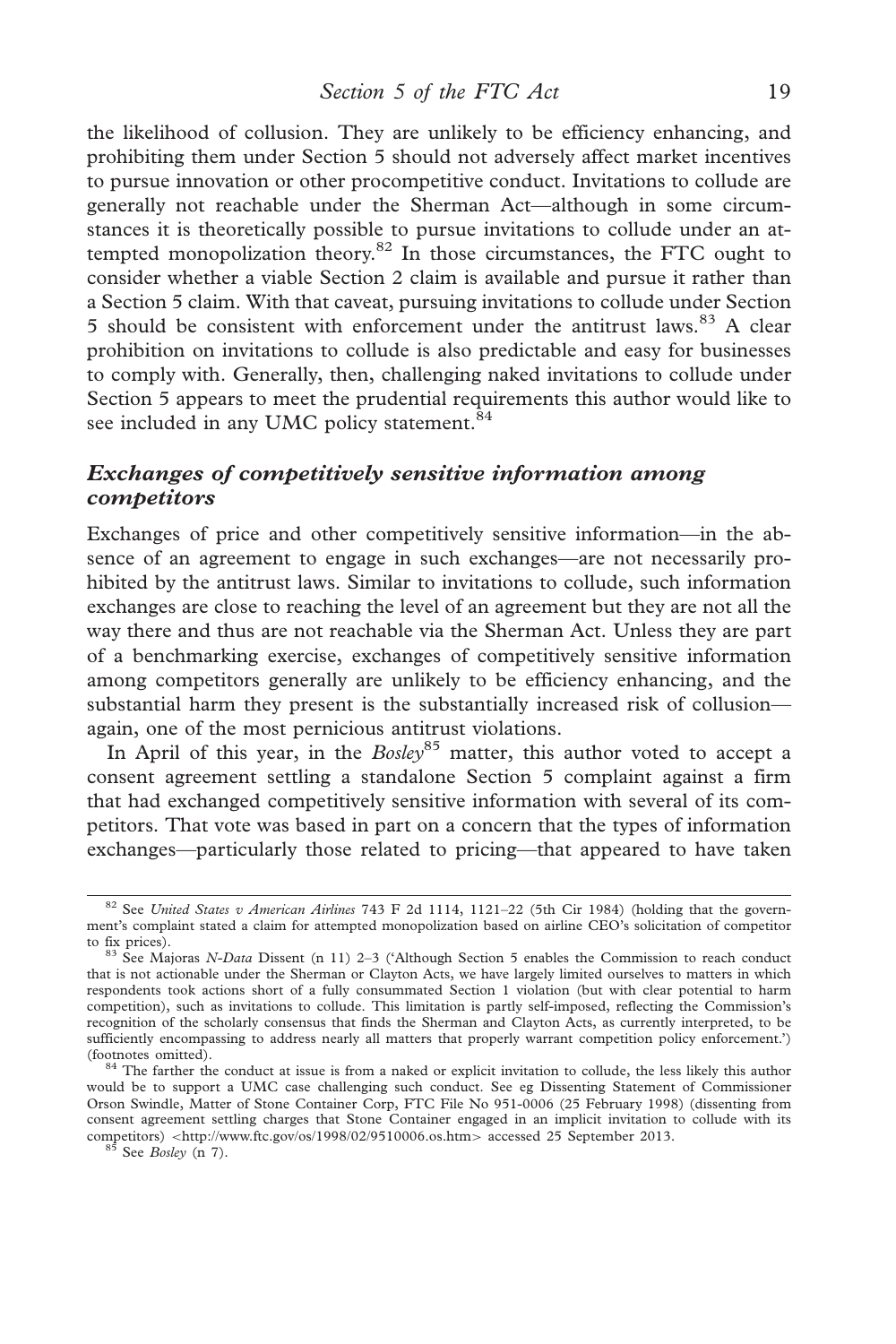place significantly raised the risk of collusion among the competitors involved. Furthermore, there did not appear to be any procompetitive justification for the information exchanges. As a result, there was little, if any, risk that use of Section 5 in that particular matter would discourage procompetitive business conduct. Finally, although one of the author's primary concerns about the use of Section 5 was, and continues to be, the lack of guidance that the Commission is providing to businesses subject to its jurisdiction, that concern was significantly lower in the Bosley matter because the Competitor Collaboration Guidelines<sup>86</sup> and the Health *Care Statements*<sup>87</sup> already provide fairly meaningful guidance to businesses in the area of information exchanges, albeit in the Sherman Act context.

#### Business torts

Another area often identified as ripe for UMC treatment is business torts that may threaten harm to competition. This author does not believe that the FTC should seek to prohibit business torts that do not substantially harm competition (or otherwise fail the above-proposed UMC criteria).<sup>88</sup> UMC should not require businesses to play nice with each other by following some version of the 'Rules of Civility'<sup>89</sup> in their dealings with competitors. Vigorous competition is sometimes a contact sport, and it should be allowed to remain so, unless the conduct at issue substantially harms competition. Moreover, businesses have recourse via tort or contract law claims that they can pursue if they believe a foul has occurred.

#### Conduct in the standard-setting context

A significant UMC focus at the FTC over the past decade and a half has been the standard-setting context. For example, in N-Data, Bosch, and Google/MMI, the FTC pursued as Section 5 violations breaches of various patent licensing commitments. The author opposed the FTC's use of Section 5 in the Bosch and Google/MMI matters and continues to believe that the FTC should not impose liability on an owner of a standard-essential patent merely for enforcing its patent rights in the federal courts or at the International Trade Commission without evidence of other anticompetitive conduct. Another type of conduct in the standard-setting context that the Commission has pursued under Section 5 is

<sup>&</sup>lt;sup>86</sup> See Federal Trade Commission & US Department of Justice, *Antitrust Guidelines for Collaborations Among* Competitors (2000) s 3.31(b) <http://www.ftc.gov/os/2000/04/ftcdojguidelines.pdf> accessed 25 September 2013. <sup>7</sup> See US Department of Justice & Federal Trade Commission, Statements of Antitrust Enforcement Policy in

Health Care (1996) Statement 6 <<http://www.ftc.gov/bc/healthcare/industryguide/policy/hlth3s.pdf>> accessed 25 September 2013.<br><sup>88</sup> See eg Ohlhausen Google/MMI Dissent (n 10) 4 (raising concerns about 'mak[ing] the FTC into a general

overseer of all business disputes simply on the conjecture that a dispute between two large businesses may affect consumer prices'); ibid 4–5 and n 22 (objecting to use of s 5 in case lacking evidence of substantial consumer harm, as opposed to perceived harm to particular competitors).

<sup>89</sup> See generally George Washington, George Washington's Rules of Civility and Decent Behaviour in Company and Conversation (Charles Moore edn 1926).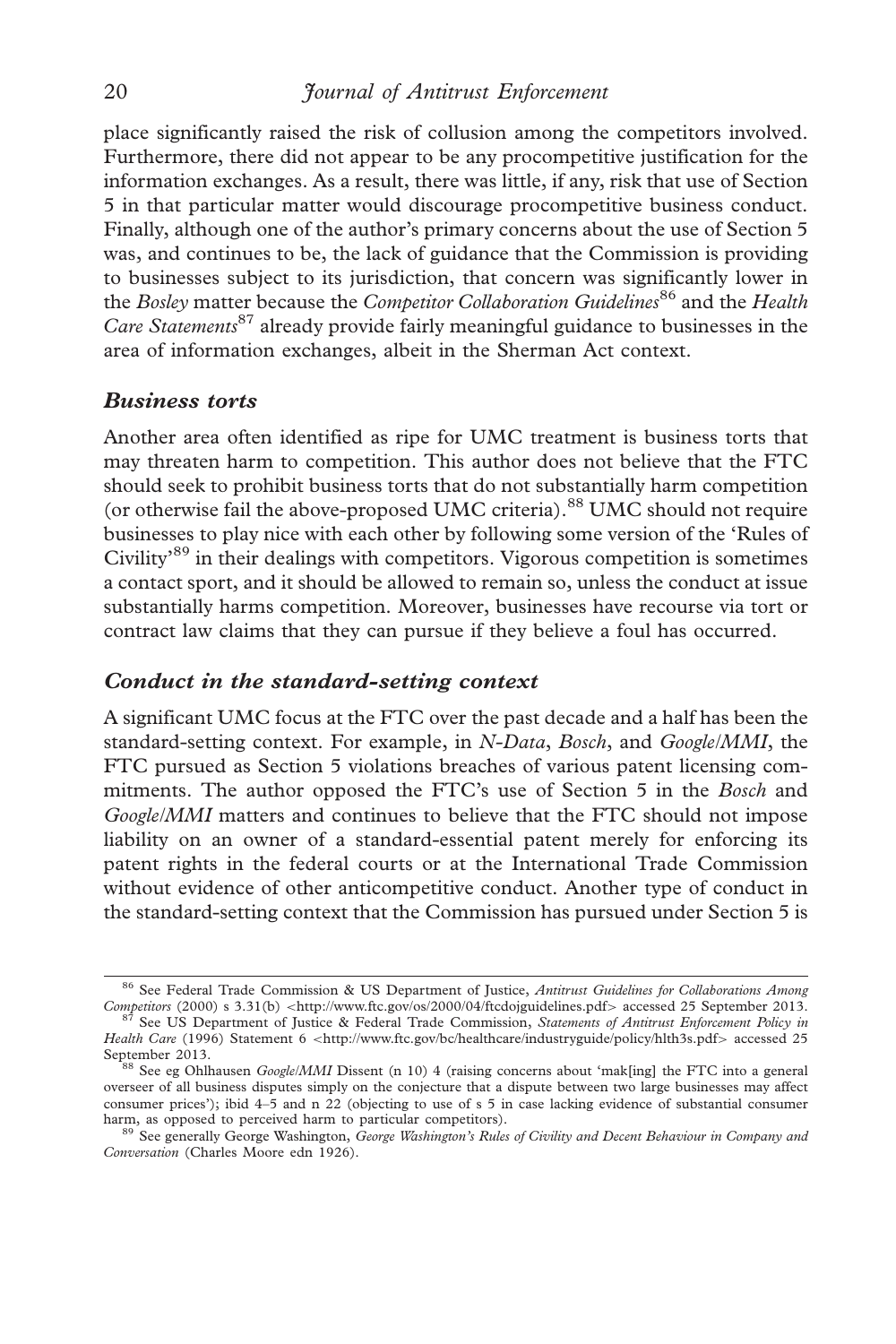deception on an SSO.<sup>90</sup> Assuming it was properly treated as a Section 5 violation over 15 years ago, when the FTC settled its case against Dell, this is now a viable Section 2 claim.<sup>91</sup> Thus, it should no longer be pursued as a standalone Section 5 claim.

# VI. Staying the antitrust course

Although Section 5 (properly interpreted) should not play a significant role in the FTC's competition enforcement efforts, many of the unique features of the FTC can and should be used to further develop and improve the antitrust laws. Using the EO 12866 approach also shows why the FTC is uniquely well suited to address competition law issues. The factors considered in the Order match up with the FTC strengths as an agency, including its capabilities in enforcement, policymaking, and research.<sup>92</sup>

As a threshold matter, one might ask: Why, despite the fact that the agency has not used its UMC authority very successfully, has the FTC in the last few decades not just thrived but become one of the most respected competition agencies in the world? The answer lies in the other unique, foundational aspects of the agency, including primarily its administrative litigation function and the extensive use of its competition policy tools to develop the antitrust laws, particularly in the cases of novel or factually complex conduct. More specifically, conducting competition policy R&D (by holding workshops and issuing reports) to assess the economic impact of a particular business practice and then, if warranted, using an administrative trial and potentially a Commission opinion to pursue such practice as a violation of the antitrust laws is an extremely valuable means for developing those laws.  $93$  Additionally, the bipartisan, multimember composition of the agency allows it to build consensus on questions of antitrust

<sup>&</sup>lt;sup>90</sup> See eg Commission Opinion, Matter of Rambus Inc 142 FTC — (2006) (finding deception that undermined the standard-setting process) <<http://www.ftc.gov/os/adjpro/d9302/060802commissionopinion.pdf>> accessed 25 September 2013, rev'd, Rambus Inc v FTC 522 F 3d 456 (DC Cir 2008); Commission Opinion, Matter of Union Oil Co of Cal 138 FTC 1 (2003) (*Unocal*) (same); Consent Order, Dell Computer Corp 121 FTC 616 (1996) (alleging same).

<sup>&</sup>lt;sup>91</sup> See eg *Broadcom Corp v Qualcomm Inc* 501 F 3d 297, 314 (3d Cir 2007) (holding that intentional misrepresentation to an SSO regarding a royalty commitment may constitute monopolization under certain circumstances).

<sup>&</sup>lt;sup>92</sup> Before continuing with the recommendation to stay the antitrust course (rather than go adrift on the sea of s 5), a fairly significant foundational issue must be addressed. Some have argued that if s 5 does not go beyond the antitrust laws, it calls into question the need for the FTC to exist. See eg Kovacic and Winerman (n 11) 944. This author respectfully comes to a different conclusion. Moreover, even the most ardent supporters of the FTC as an agency and s 5 as a competition statute acknowledge that s 5 has not played a meaningful or enduring role in shaping US competition policy over the past century. See ibid 933–4, 941–2. Other than in the Sperry  $\odot$ Hutchinson case from the early 1970s, the last FTC victory in the courts of appeals in a standalone s 5 case came in the 1960s. See ibid 941.

<sup>&</sup>lt;sup>93</sup> Other beneficial features of the FTC (in its own right and as part of a dual enforcement system with the DOJ) include: (i) better outcomes from diversification in enforcement mechanisms through dual DOJ and FTC enforcement of the antitrust laws; (ii) the benefits of having an 'independent' agency enforce the antitrust laws; and (iii) the benefits that result from housing competition and consumer protection enforcement in a single institution.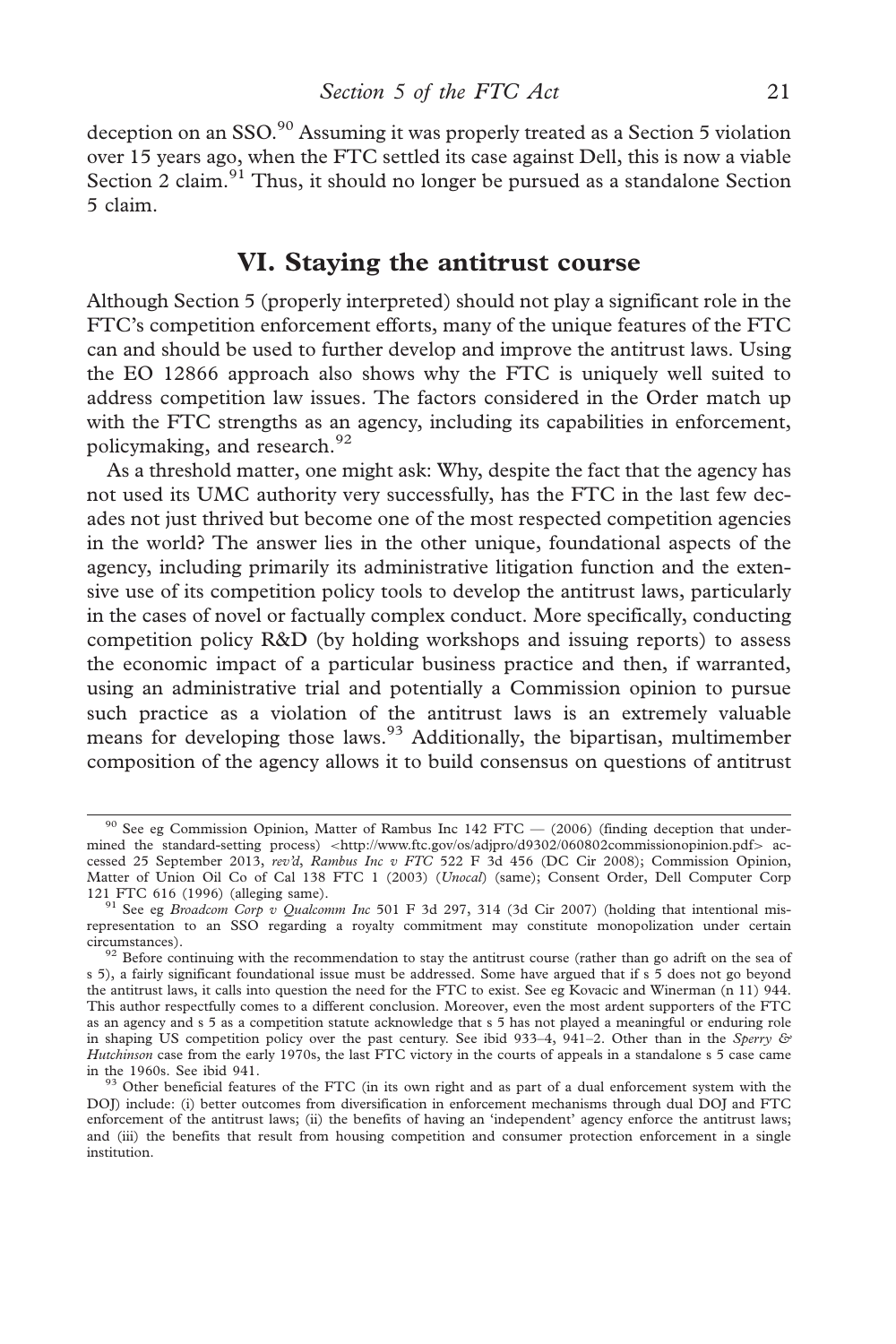law and policy over a longer timeframe—that is, one that may span multiple administrations.

The Commission thus should focus primarily on improving the implementation of the antitrust laws rather than trying to expand its UMC authority. Looking back over the author's experience at the FTC over the past 15 years, there are several examples of FTC successes in developing the antitrust laws.<sup>94</sup> For example, an important focus of the agency's work has been an effort to narrow interpretations by the courts of exemptions to the antitrust laws, such as the state action and Noerr–Pennington<sup>95</sup> doctrines. In the recent Phoebe Putney decision, the Supreme Court sided unanimously with the FTC in finding that the state of Georgia had not contemplated that its hospital authorities would displace competition by consolidating hospital ownership, but rather that the state had conferred only general powers routinely conferred on private corporations.<sup>96</sup> The Court held that the state action doctrine applies only when the displacement of competition was the inherent, logical, or ordinary result of the exercise of authority delegated by the legislature.<sup>97</sup> That clear articulation test was not satisfied in Phoebe Putney.

The FTC's success in the Phoebe Putney case was the result of two separate efforts that started at the FTC in the early 2000s: (1) the State Action Task Force; and (2) the hospital merger retrospective project. The goal of the task force was to study the case law on the state action doctrine and to identify opportunities to direct the development of that case law in a manner that promotes competition and consumer welfare. That competition policy R&D effort influenced the agency's enforcement efforts and has culminated in several favourable results, including not only Phoebe Putney, but also the FTC's recent victory in the Fourth Circuit in the North Carolina Dental matter, in which the court upheld a Commission opinion holding that financially interested state boards, like private actors engaging in anticompetitive conduct, must be actively supervised by the state to benefit from state action protection.<sup>98</sup>

Former FTC Chairman Tim Muris initiated the hospital retrospective project to study consummated hospital mergers to determine whether any of them had resulted in higher prices and to update the agency's prior assumptions about the

<sup>&</sup>lt;sup>94</sup> There, of course, were many valuable FTC contributions to the development of the antitrust laws prior to the author's time at the Commission. In the interest of brevity, this article focuses solely on the more recent

contributions.<br><sup>95</sup> See Eastern RR Presidents Conference v Noerr Motor Freight 365 US 127 (1961); United Mine Workers of Am v<br>Pennington 381 US 657 (1965).

<sup>&</sup>lt;sup>96</sup> See FTC v Phoebe Putney Health Sys Inc 133 S Ct 1003 (2013). <sup>97</sup> ibid 1012–13.<br><sup>97</sup> ibid 1012–13. 98 See NC State Bd of Dental Exam'rs v FTC 717 F 3d 359 (4th Cir 2013), dismissing appeal from Commission Opinion, Matter of NC State Bd of Dental Exam'rs 152 FTC - (2011) <[http://www.ftc.gov/os/adjpro/d9343/](http://www.ftc.gov/os/adjpro/d9343/111207ncdentalopinion.pdf) [111207ncdentalopinion.pdf](http://www.ftc.gov/os/adjpro/d9343/111207ncdentalopinion.pdf)> accessed 25 September 2013; see also Commission Opinion, Matter of SC State Bd of Dentistry 138 FTC 229 (2004) (addressing clear articulation prong of state action doctrine), appeal dismissed, SC State Bd of Dentistry v FTC 455 F 3d 436 (4th Cir 2006); Commission Opinion, Matter of Ky Household Goods Carriers Ass'n 139 FTC 404 (2005) (addressing active supervision prong of state action doctrine), appeal dismissed, Ky Household Goods Carriers Ass'n v FTC 199 Fed Appx 410 (6th Cir 2006).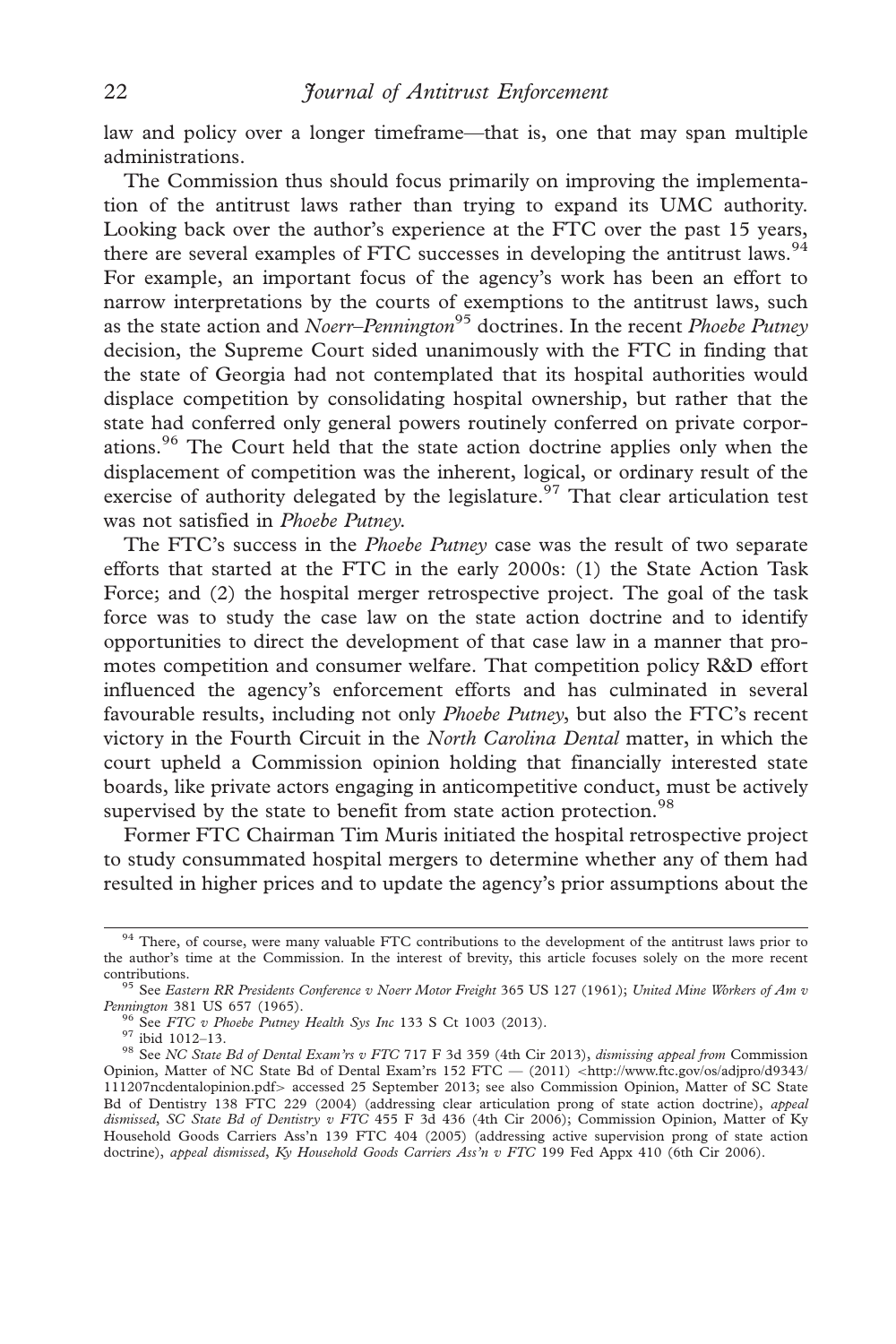nature of competition in the health care sector. That project ultimately deserves credit for not only the *Phoebe Putney* decision, but also several other recent favourable decisions in hospital merger challenges, including court victories in *Rockford*<sup>99</sup> and *ProMedica*<sup>100</sup> and abandoned mergers in other matters.<sup>101</sup>

Other valuable contributions to the development of the antitrust laws include the Commission's  $Unocal^{102}$  opinion in the Noerr-Pennington area, the Commission's *Three Tenors*<sup>103</sup> and *Realcomb*<sup>104</sup> opinions in the joint conduct area, and the Commission's  $Rambus^{105}$ opinion in the monopolization area. There are, of course, many others.

In sum, the FTC has contributed significantly to developing the antitrust laws via its unique characteristics of policy and research tools as well as its administrative litigation capability. Going forward the agency should measure its success by looking at how it may continue to make valuable contributions to the antitrust laws, not in how it can pursue expansive UMC cases under Section 5.

# VII. Conclusion

To conclude, although standalone Section 5 cases should not play a significant role in the FTC's competition enforcement efforts, the agency should use its many unique institutional features—including its administrative litigation, policymaking, and research capabilities—to further develop and improve the federal antitrust laws. The Commission's success stories in the competition space over the past several decades have come in its antitrust cases, not its pure Section 5 cases.

To the extent that the FTC does pursue standalone Section 5 enforcement, there are six important criteria that it should satisfy in so doing. First, the FTC should use its UMC authority only in cases of substantial harm to competition. Second, the FTC should pursue a UMC violation only where there is no procompetitive justification for the challenged conduct or where such conduct results in harm to competition that is disproportionate to its benefits. Third, in

Holding Inc v FTC 416 F 3d 29 (DC Cir 2005).<br><sup>104</sup> Commission Opinion, Matter of Realcomp II Ltd 148 FTC — (2009) <[http://www.ftc.gov/os/adjpro/](http://www.ftc.gov/os/adjpro/d9320/091102realcompopinion.pdf)<br>[d9320/091102realcompopinion.pdf](http://www.ftc.gov/os/adjpro/d9320/091102realcompopinion.pdf)> accessed 25 September 2013, appeal dismissed 635 F 3d 815 (6th Cir 2011). <sup>105</sup> Rambus (n 90).

<sup>99</sup> FTC v OSF Healthcare Sys 852 F Supp 2d 1069 (ND Ill 2012) (granting FTC's motion for preliminary

injunction).  $100$  FTC v ProMedica Health Sys Inc 2011 WL 1219281 (ND Ohio 29 March 2011) (granting FTC's motion for preliminary injunction). The Commission's opinion in this matter is currently on appeal at the Sixth Cir <sup>101</sup> See eg Press Release, Federal Trade Commission, 'Statement of FTC Competition Director Richard Feinstein on Today's Announcement by Capella Healthcare that It Will Abandon its Plan to Acquire Mercy Hot Springs' (27 June 2013) <<http://www.ftc.gov/opa/2013/06/capella.shtm>> accessed 25 September 2013; Press Release, Federal Trade Commission, 'FTC Approves Order Dismissing Administrative Complaint Against Inova Health System Foundation and Prince William Health System, Inc.' (17 June 2008) <[http://www.ftc.gov/opa/](http://www.ftc.gov/opa/2008/06/inovafyi.shtm) 2008/06/inovafvi.shtm> accessed 25 September 2013.

<sup>&</sup>lt;sup>102</sup> Unocal (n 90). <sup>202</sup> Unocal (n 90). <sup>202</sup> Unocal (n 90). <sup>103</sup> Commission Opinion, Matter of PolyGram Holding Inc 136 FTC 310 (2003), appeal dismissed, PolyGram